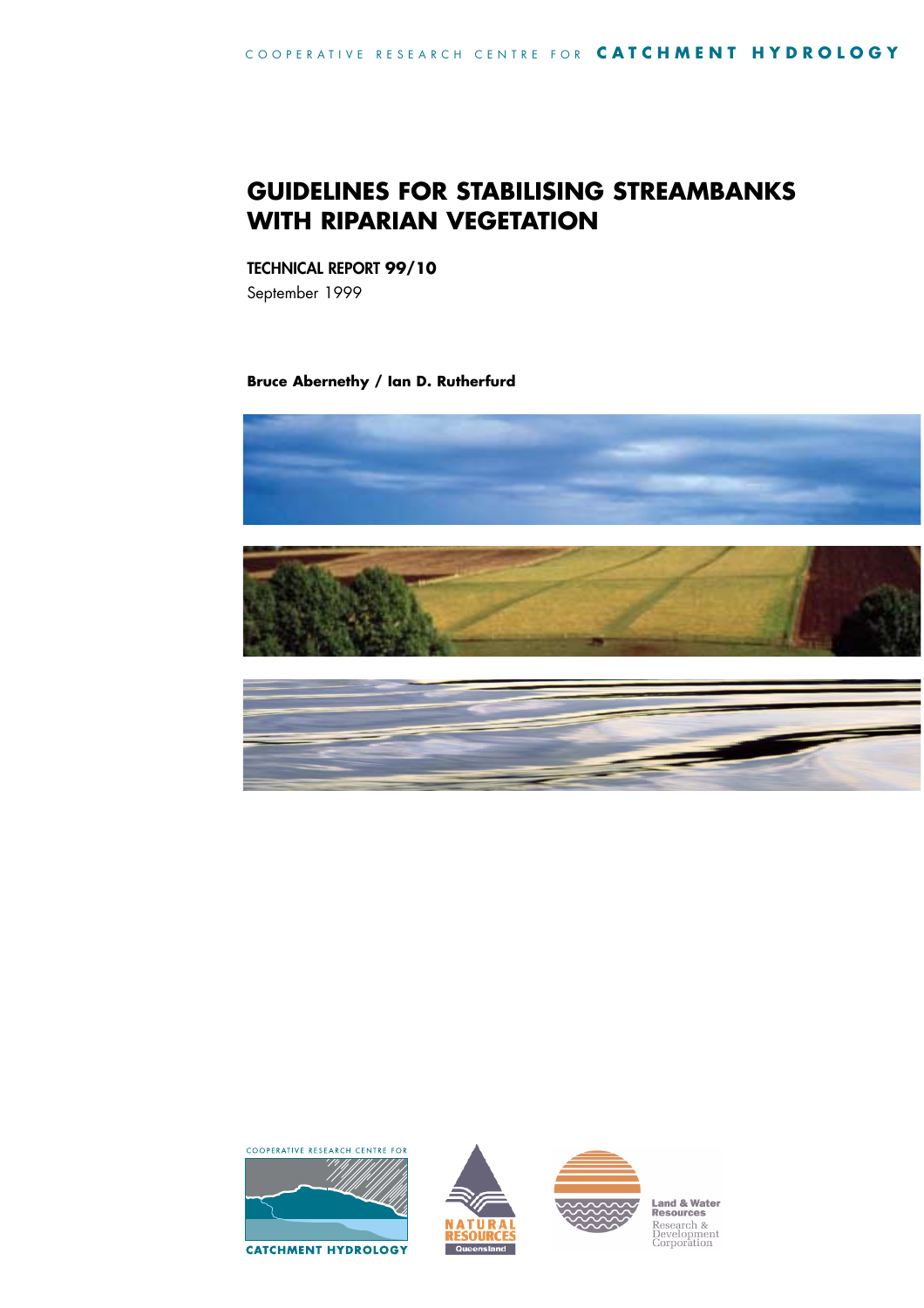# **Guidelines for stabilising streambanks with riparian vegetation**

# **Bruce Abernethy and Ian D. Rutherfurd**

Cooperative Research Centre for Catchment Hydrology Department of Geography and Environmental Studies University of Melbourne, Parkville, Victoria, 3163

**September, 1999**

# **Preface**

In Australia, poor management practices have fostered the substantial and ongoing degradation of riparian lands. Removal, fragmentation and alternation of vegetation cover, combined with changed flow regimes, has increased the incidence of riverbank erosion. Decreased riverbank stability results in accelerated changes in channel morphology, lost agricultural production and reduced water quality. Poorly managed riparian zones have also led to increased movement of sediments, nutrients and other contaminants from surrounding lands into river systems.

Over the past six years, the Land and Water Resources Research and Development Corporation has run a national program of research aimed at improving the management of riparian lands throughout Australia. Within this framework, the Cooperative Research Centre for Catchment Hydrology has conducted a range of scientific investigations to quantify the physical influence of riparian vegetation over river processes, including bank erosion and nutrient and sediment movement through buffers.

Good progress has been made in this research and we are now in a position to communicate some of the results to landholders and stream managers. One issue that is of particular interest to stream managers is how wide vegetated riparian strips need to be along streams to perform various functions. In this regard, the Queensland Department of Natural Resources contracted the Cooperative Research Centre for Catchment Hydrology to write technical guidelines, now produced in this report. The guidelines provide techniques to help specify the width and composition of vegetated riparian zones, for bank erosion control. A companion report to this one, published by CSIRO Land and Water (Karssies & Prosser, 1999), provides detail on the design of riparian zones to filter sediment and nutrients from overland flow entering streams.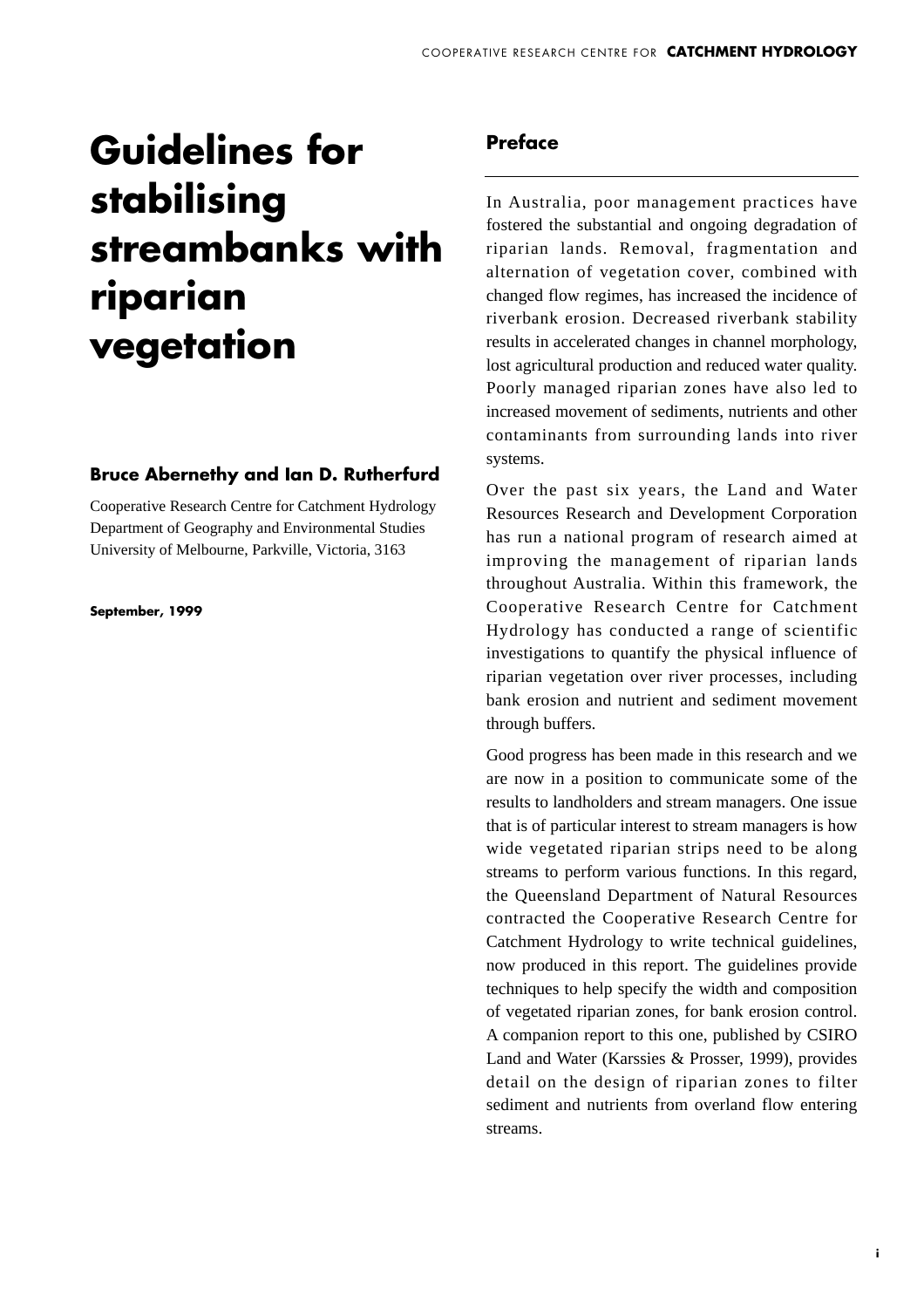COOPERATIVE RESEARCH CENTRE FOR **CATCHMENT HYDROLOGY**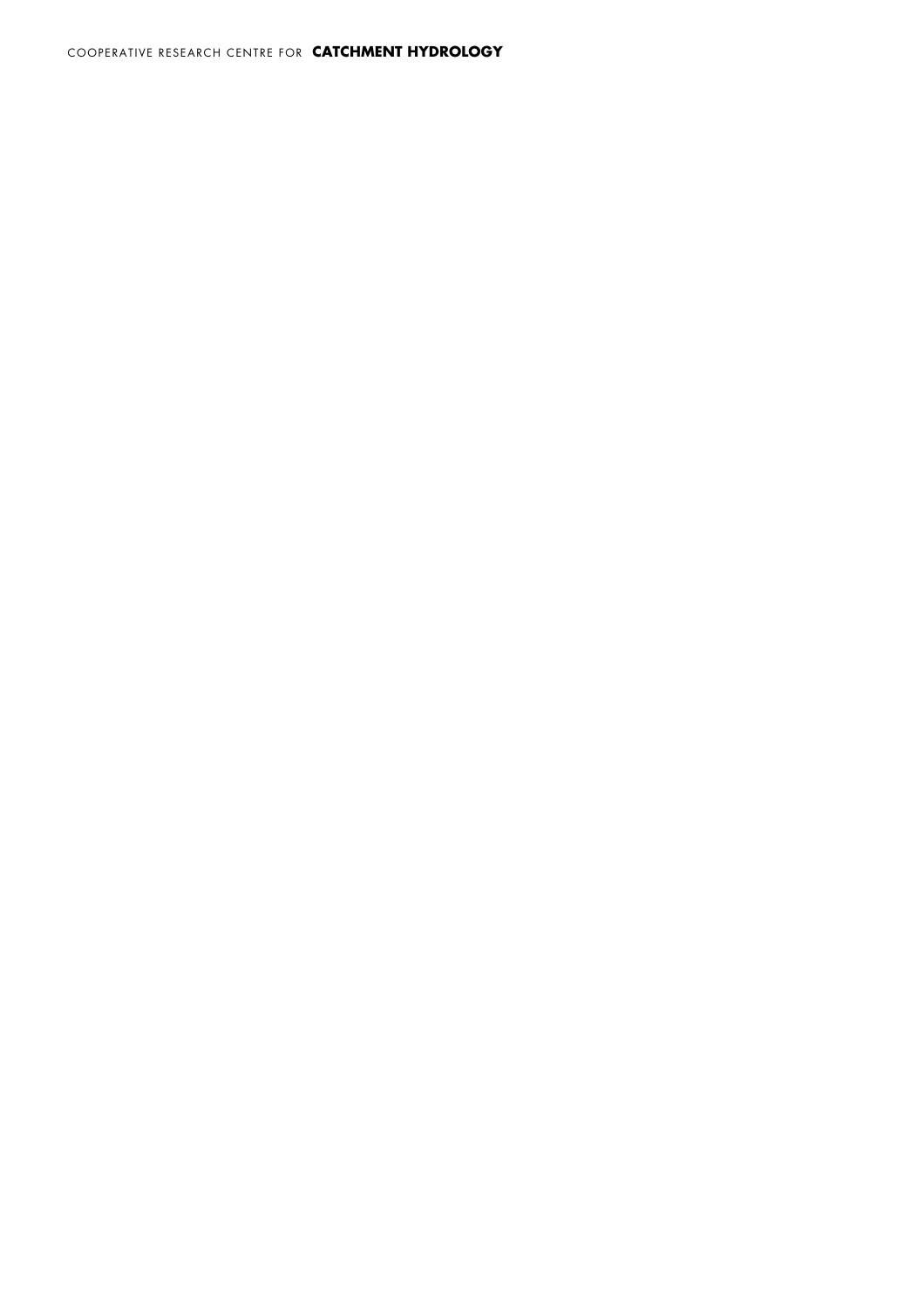# **Abstract**

This report provides guidelines for establishing riparian plantations that will stabilise riverbanks, within acceptable limits. Riparian vegetation interacts with a range of geomorphological, geotechnical, hydrological and hydraulic factors to affect the type and extent of riverbank erosion. The enhanced lateral channel stability offered by well-vegetated riparian zones can also reduce the need for engineered stabilisation and heavy maintenance.

The density and type of riparian vegetation cover strongly influence all aspects of riverbank erosion. Riparian forests are typically composed of overstorey, understorey, groundcover and macrophyte species. Vegetation condition is assessed in terms of the Raine and Gardiner (1995) 'traffic light' classification: green, yellow red for riparian vegetation in good, intermediate and poor condition. The main consideration when designing riparian revegetation works for bank stability is continuity of cover.

Different types of vegetation affect different processes, so it is imperative to assess the dominant erosion process correctly so that appropriate species can be selected for stability. All of the erosion processes that act on banks can be grouped together into three erosion-domains. (1) Subaerial erosion (erosion caused by processes external to the stream such as cattle, or rain splash). (2) Scour (removal of individual sediment particles or aggregates by flow). (3) Mass-failure (slumps). An underlying philosophy of these guidelines is that the dominant bank erosion process changes downstream along a river due to changes in channel scale.

The guidelines stipulate minimum riparian zone establishment-widths. Minimum riparian zone widths are calculated individually for each site on the basis of the present site conditions (observed bank geometry) and the past erosion history (measured or estimated bank erosion rate). The *basic allowance* for the width of any riparian plantation designed for bank stabilisation should not be less than 5 m measured onto the floodplain from the bank crest. As banks become higher they become less stable. Hence, in addition to the basic allowance, we recommend that the width of riparian strips also include a *height* *allowance* not less than the height of the bank measured vertically from the bank toe to the bank crest. Time must be allowed for the plants to grow before they can begin to stabilise the bank, so where banks are actively eroding an *establishment allowance* should also be included in the final riparian zone width. The establishment allowance is determined by multiplying the erosion rate by the time required for the plantation to mature.

The material presented in this document is summarised and collated into a series of tables that can be used to guide and focus the practitioner's approach to planning riverbank stability works with vegetation. The report does not account for ecological, or sediment and nutrient filtering, or other criteria that may dictate specific riparian management regimes beyond those appropriate for bank stabilisation. The width and character of plantations designed for other criteria may be quite different than plantations designed for bank erosion control. Thus, these guidelines should be considered in the light of other requirements for riparian zone management.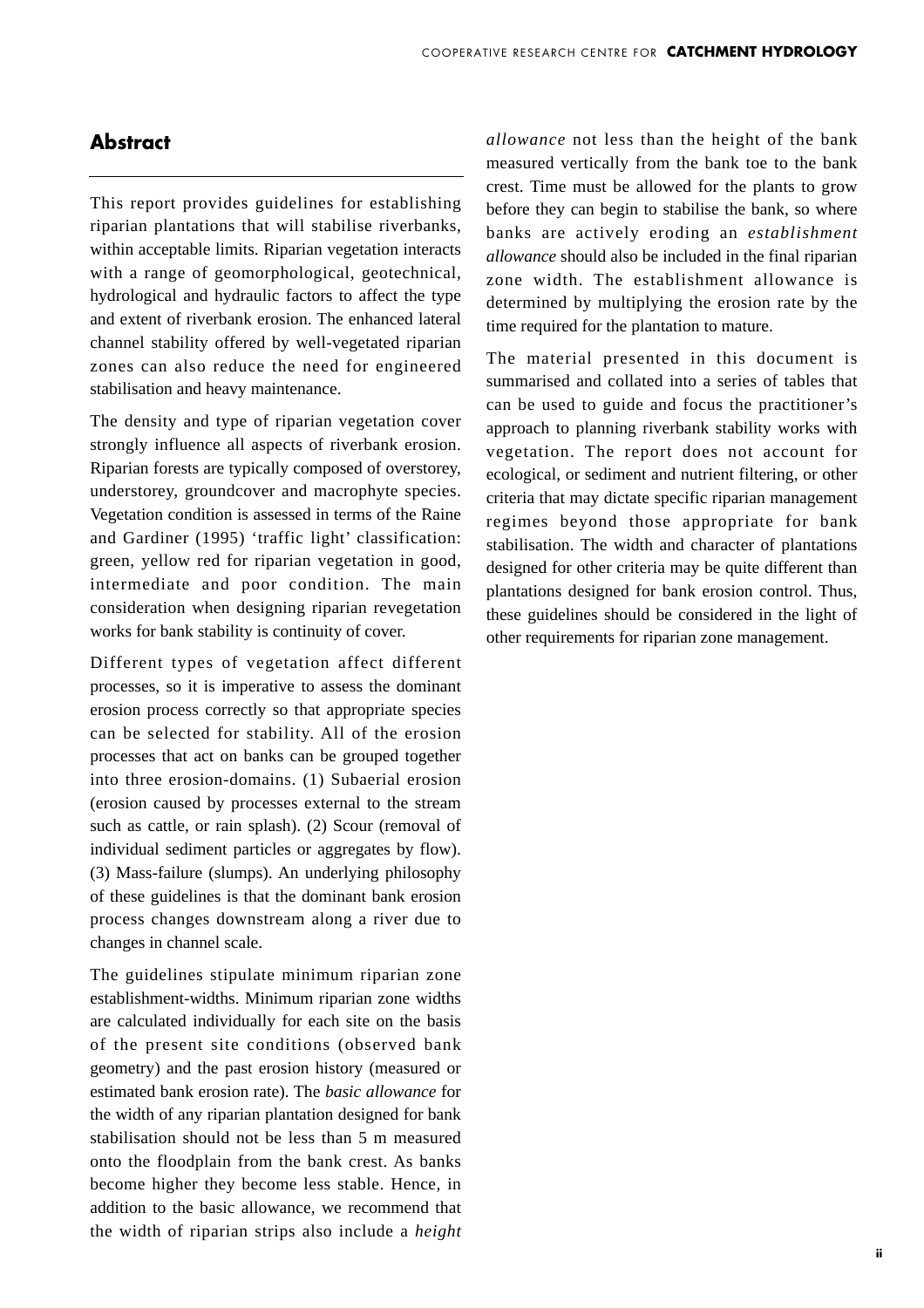# **Acknowledgements**

The research, on which these guidelines are based, was funded by the Land and Water Resources Research and Development Corporation and the Cooperative Research Centre for Catchment Hydrology. Further funding from the Queensland Department of Natural Resources allowed translation of the original research to its present form.

Special thanks are due to the following individuals.

- Marek Komarzynski, Fiona Cavanagh and Kathryn Jerie (Cooperative Research Centre for Catchment Hydrology) for assistance with fieldwork.
- Allan Pedder and Richard Crook (Latrobe River landholders) for access to field sites.
- Ross Scott and Phil Taylor (Lake Wellington Rivers Authority) for loan of field equipment.
- Roy Goswell and Roger Doulis (Department of Civil Engineering, Monash University) for technical assistance with field and laboratory equipment.
- David Schmiede (Queensland Department of Natural Resources) for his helpful reviews of earlier drafts.
- John Amprimo (Queensland Department of Natural Resources) who initiated the guidelines.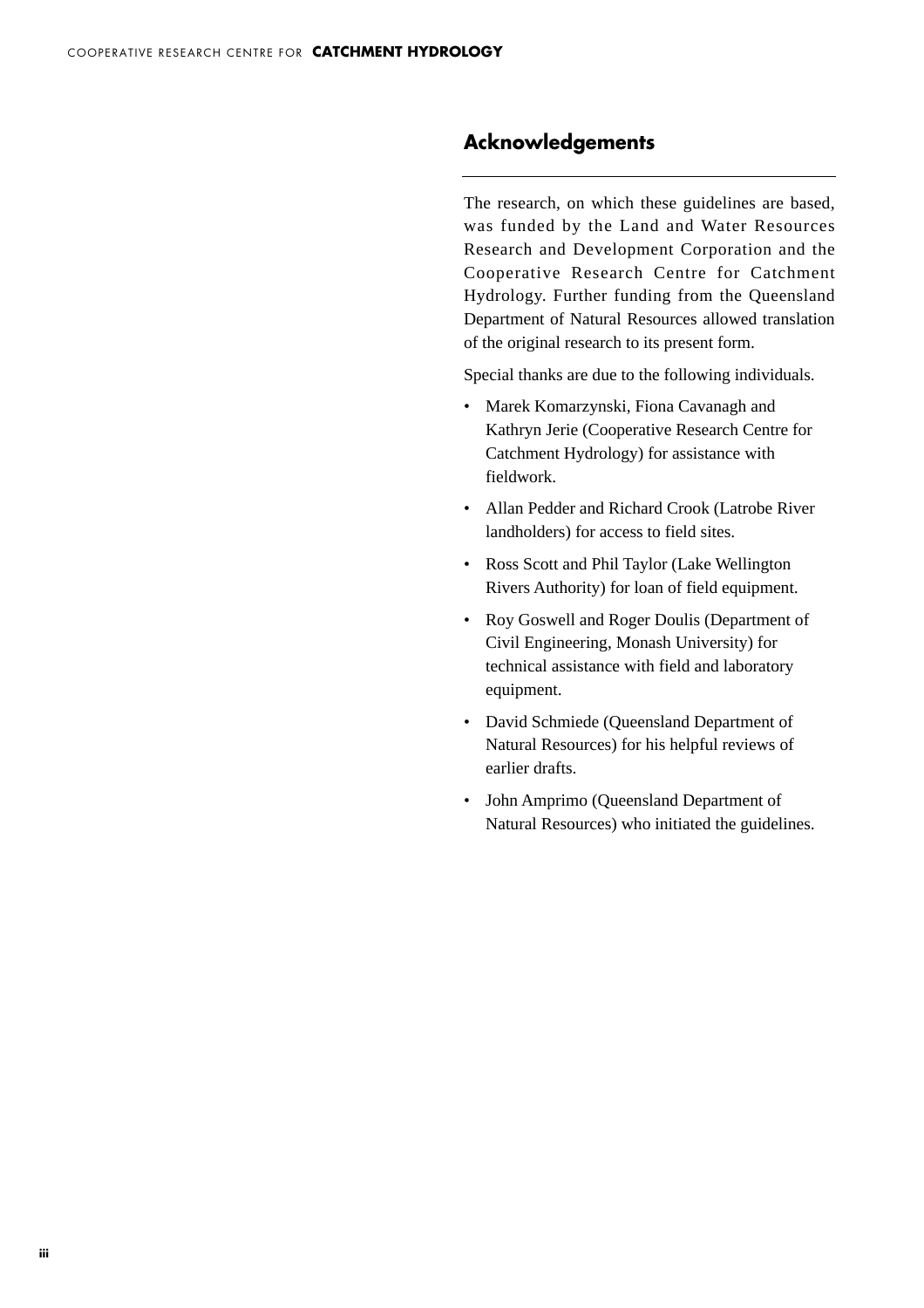| L  | <b>Introduction</b> |                                                | ı           |
|----|---------------------|------------------------------------------------|-------------|
|    | 1.1                 | <b>Purpose of the guidelines</b>               | ı           |
|    | 1.2                 | Principles of using vegetation for bank        |             |
|    |                     | erosion control                                | $\mathbf 2$ |
|    | 1.3                 | Terms                                          | 3           |
|    | zone widths         | 2 Guidelines for determining minimum riparian  | 5           |
|    | 2.1                 | Recommendation                                 | 5           |
|    | 2.2                 | <b>Decision tree</b>                           | 7           |
|    | 2.3                 | <b>Worked example</b>                          | 8           |
|    |                     | 3 Riparian forest structure                    | 11          |
|    | 3.1                 | <b>Overstorey</b>                              | 11          |
|    | 3.2                 | <b>Understorey</b>                             | 11          |
|    | 3.3                 | Groundcover                                    | 11          |
|    | 3.4                 | <b>Macrophytes</b>                             | 11          |
|    |                     | 4 Riparian vegetation and streambank stability | 13          |
|    | 4.1                 | Mass failure                                   | 13          |
|    | 4.2                 | <b>Fluvial scour</b>                           | 14          |
|    | 4.3                 | Subaerial preparation                          | 15          |
|    |                     | 5 Assessment of existing riparian condition    | 17          |
|    | 5.1                 | <b>Reach assessment</b>                        | 17          |
|    | 5.2                 | <b>Bank assessment</b>                         | 17          |
|    | 5.3                 | <b>Vegetation assessment</b>                   | 18          |
|    |                     | 6 Riparian plantation design                   | 19          |
|    | 6.1                 | <b>Background</b>                              | 19          |
|    | 6.2                 | <b>Site considerations</b>                     | 20          |
| 7  |                     | <b>Maintenance regimes</b>                     | 23          |
| 8  |                     | <b>Alternatives to vegetation</b>              | 23          |
| 9. |                     | <b>Bibliography</b>                            | 24          |
|    |                     | <b>Appendix A: Assessment tables</b>           | 26          |
|    |                     | Table 1: Catchment level assessment            | 26          |
|    |                     | Table 2: Reach level assessment                | 27          |
|    |                     | Table 3: Site level assessment                 | 28          |
|    |                     | Table 4: Intervention                          | 29          |
|    |                     | Table 5: Reassessment                          | 30          |
|    |                     |                                                |             |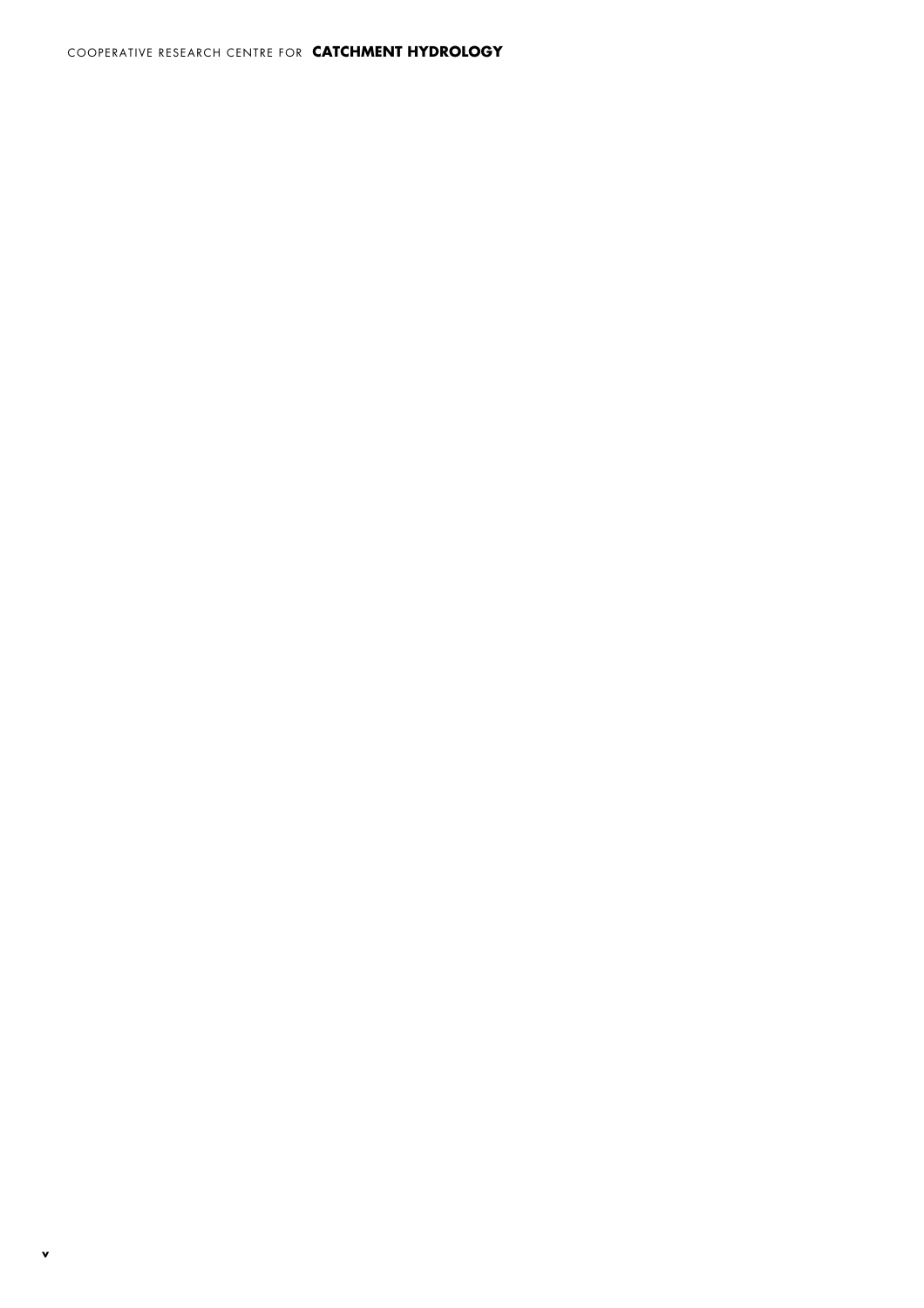# **1 Introduction**

All streams erode but human impacts have accelerated the natural and essential processes of river channel adjustment, often to unacceptable levels. Riparian and in-channel vegetation can reduce stream erosion rates but it is unrealistic to expect revegetation to eliminate all erosion. By accepting some channel change as inevitable, a managed riparian zone provides space within which river form and processes can be allowed to adjust.

Managing the riparian zone to improve riverbank stability involves planting native (particularly indigenous) trees, shrubs, grasses and macrophytes in the stream, on the banks and on the stream margins. Stabilisation schemes that incorporate riparian plants are ecologically superior to hard engineered alternatives and generally provide satisfactory improvements to bank stability. Vegetation interacts with a range of geomorphological, geotechnical, hydrological and hydraulic factors to affect the type and extent of riverbank erosion (Abernethy and Rutherfurd, 1996; 1998a; 1998b). Riparian vegetation reduces flow velocities, directly reinforces riverbanks, intercepts and slows surface runoff, and limits access to the bank by stock. The enhanced lateral channel stability offered by well-vegetated riparian zones can also reduce the need for engineered stabilisation and heavy maintenance.

This document provides guidance for designing vegetated riparian zones intended for streambank erosion control. The guidelines are divided into a number of sections. As part of our introductory comments, Section 1 defines the purpose, scope and underlying principles of the guidelines along with some definitions of specific terms used throughout the document. Section 2 outlines our proposed technique for determining the width of the riparian zone to stabilise the riverbank under various conditions. Sections 3-6 provide background material that explains the interaction between riparian vegetation and bank erosion processes, how to assess the present condition of the riparian zone and considerations for plantation design. Maintenance regimes of riparian plantations and alternatives to stabilisation schemes that rely completely on vegetation are briefly touched on in Sections 7-8.

All of the material presented in this document is summarised and collated into a series of tables that may be used to guide and focus the practitioner's

approach to planning riverbank stability works with vegetation. The five tables in Appendix A are presented in a top-down fashion that cover issues at various scales, from whole of catchment to regional to on-site, to provide context for design and on-site works.

# **1.1 Purpose of the guidelines**

These guidelines will provide assistance in planning and implementing riparian revegetation works specifically designed to retard bank erosion rates to more natural levels. Our intention is to provide some general rules for deciding on the structure and width of vegetated riparian zones for bank erosion control. The width and character of plantations designed for habitat retention (Cummins, 1993), or for intercepting nutrients and sediment in runoff (Karssies & Prosser, 1999), may be quite different than plantations designed for bank erosion control. Thus, these guidelines should be considered in the light of other requirements for riparian zone management.

# **Readers should be aware of the following points.**

- a) These guidelines concentrate on the role of vegetation in riverbank erosion without considering other forms of erosion, such as gullies or channel incision.
- b) The guidelines are intended for use in regions where water is extracted from streams for irrigation. While we recognise that these streams are typically large, meandering rivers, flowing through alluvial sediments, we also include guidance on revegetating smaller tributaries.
- c) Bank erosion is a natural process. Given enough time, even fully vegetated, natural streams erode back and forth over their floodplains. Indeed, there is a growing body of evidence that some channel erosion is essential to the long-term health of stream ecosystems. A healthy, vegetated riparian zone should not be expected to provide absolute stability to a stream.
- d) In degraded streams, there are many situations in which vegetation alone will not stabilise streams. One of the essential tasks for managers is to recognise such situations.
- e) Finally, these guidelines do not discuss weeds in vegetated riparian zones. In Queensland, particularly, weeds are a critical management problem but, in some instances, they can also contribute to bank stability.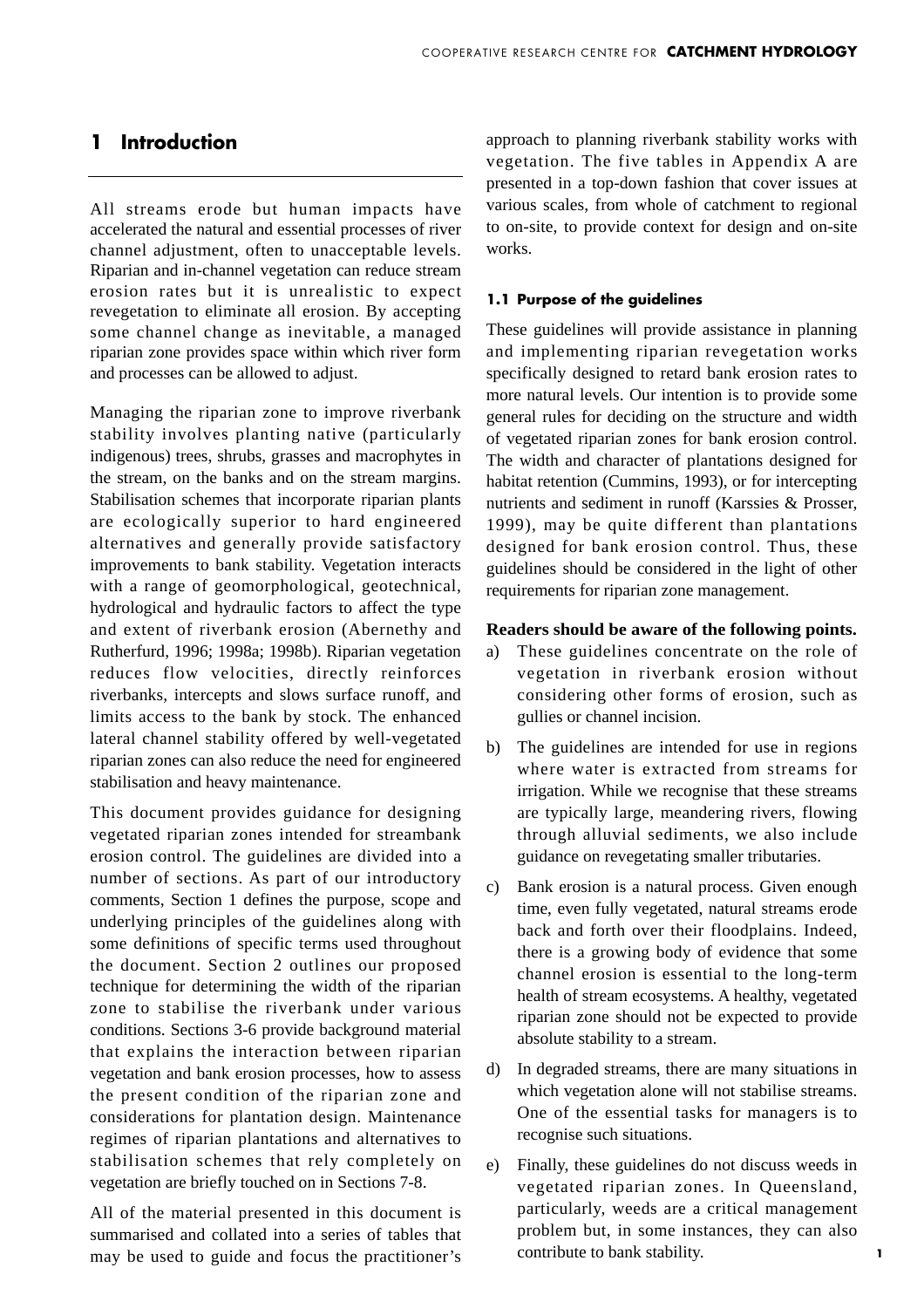#### **1.2 Principles of using vegetation for bank erosion control**

The underlying philosophy of these guidelines is that the dominant bank erosion process changes downstream along a river due to changes in channel scale. Different types of vegetation affect different processes, so it is imperative to assess the dominant erosion process correctly so that appropriate species can be selected for stability.

*Principle 1*. *Bank erosion is the result of a number of different processes that all act to destabilise river channels.* 

All of the erosion processes that act on banks can be grouped together into three erosion-domains. (1) Subaerial erosion (erosion caused by processes external to the stream such as cattle, or rain splash). (2) Scour (removal of individual sediment particles or aggregates by flow). (3) Mass-failure (slumps).

*Principle 2*. *Each of the three erosion-domains act throughout catchments but at any given location one of the groups dominates over the others*.

The dominant process varies down a stream system: subaerial processes tend to be more important on smaller streams, the effects of scour are most pronounced in mid-catchment reaches while massfailure is increasingly important as bank height increases in lowland settings.

*Principle 3*. *The influence of vegetation over each of the processes remains relatively constant throughout catchments.* 

Suitably selected and placed vegetation will reduce the rate of the bank erosion processes. The overstorey has a greater influence over the processes of massfailure than do understorey, groundcover or macrophyte species. However, shrubs and grasses on the bank face, and macrophytes at the bank toe, are equally important for controlling sub-aerial erosion and scour.

*Principle 4*. *Know your erosion processes. The key to planting vegetation to control bank erosion is to know what the dominant erosion process is, and to know how each of the vegetation types will affect that process.* 

For example, lowland riverbanks generally retreat by cyclical combination of fluvial scour of the bank toe followed by mass failure under gravity, followed then by removal of the failed material by further scour. All components of the cycle are affected to some degree by bank material loosening or weakening due to subaerial weathering processes. The subaerial mechanisms of weakening and weathering are generally controlled by climatic conditions, whilst fluvial processes are associated with channel flow hydraulics. Mass failure is usually triggered when a critical stability condition is exceeded, either by reduction of the internal strength of the bank (often due to subaerial processes) or a change in profile geometry (typically the result of scour). The rate at which material is transported away from a particular site ultimately controls the rate of bank retreat over time (Little *et al.*, 1982; Thorne, 1982; Chang, 1988; Alonso and Combs, 1990). Revegetation to stabilise a riverbank undergoing this kind of erosion must ensure that appropriate plants are established in appropriate places on the bank.



*Figure 1:* Description of features used in the guidelines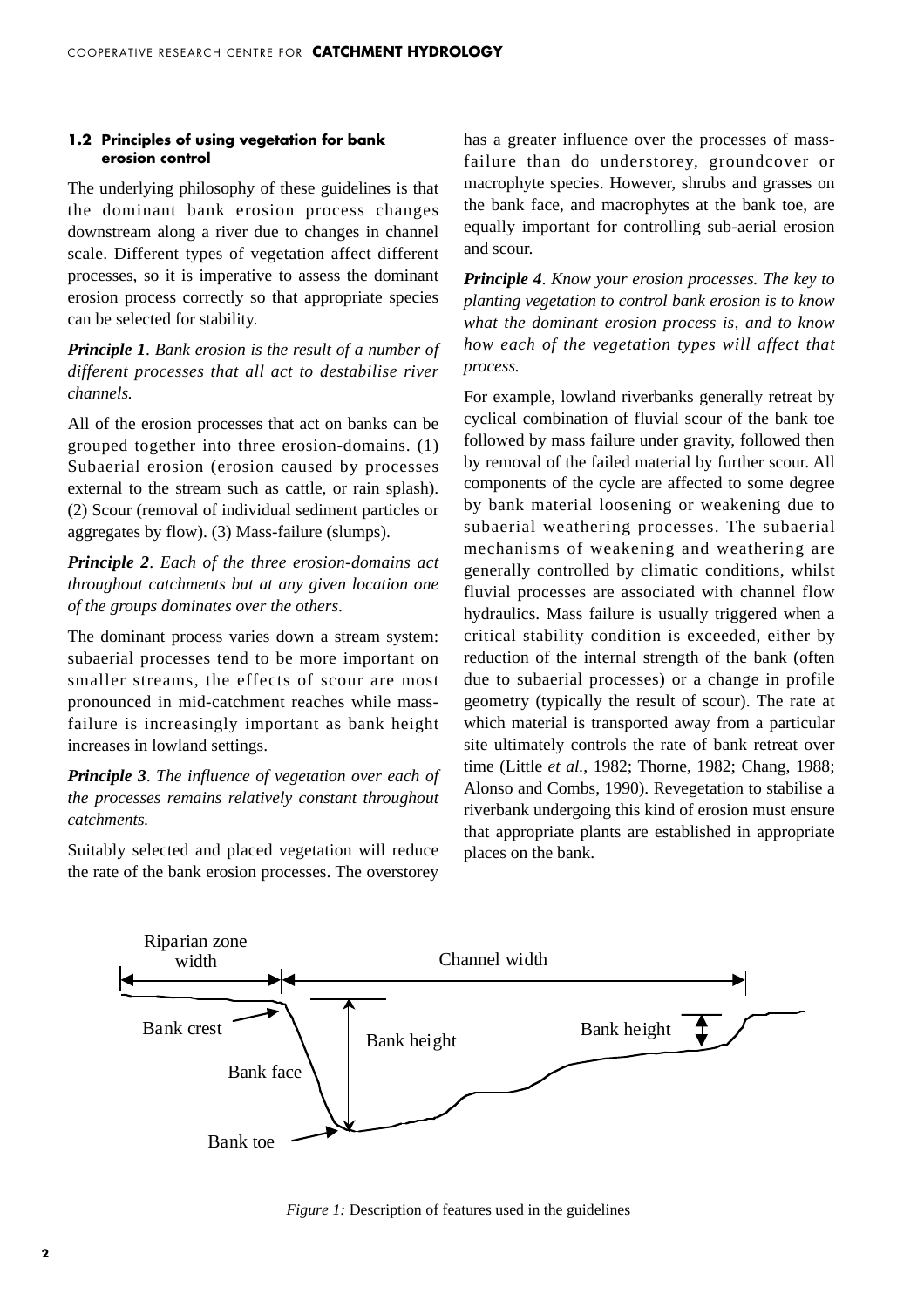# **1.3 Terms**

**Riparian zone width** (*Figure 1*) is the minimum width of riparian forest required for ongoing bank stability. It is measured from the bank crest away from the channel. The minimum width of the riparian zone varies with bank height and bank erosion rate (Section 2).

**Bank height** (*Figure 1*) is really a measure of nearbank channel depth measured vertically between the bank toe and bank crest. This will often be the local maximum depth of the channel and is likely to vary from bend to bend.

**Bank crest** (*Figure 1*) is the junction of the channel with the floodplain. In practice, this point can be difficult to identify. An alternative definition is the level reached by the flood that comes on average every one to two years, or the point above which you consider the river to be in flood.

**Bank toe** (*Figure 1*) is the junction of the bank with the bed of the channel. The bank toe is usually marked by a break in slope but often the transition from bank to bed is gradual and the toe is difficult to determine.

**Stability** is defined as a 'natural' rate of bank erosion. This does not imply absolute stability, but the rate of change that may have existed before European settlement. Thus, an unstable bank is a bank that is eroding at a faster rate than natural. You may be able to determine what the natural rate is by comparing your target bank with a nearby reach in near-natural condition.

**Erosion rate** is the rate at which the bank face moves (metres/year). This will be an average rate over at least 20 years so that the bank will have been subjected to some major floods. The erosion rate should be determined by existing evidence (aerial photos, distance from fence lines, etc.) but can be estimated as 1.6% of channel width per year (see Section 6.2).

**Channel width** *(Figure 1)* is measured from crest to crest.

**Plantation maturity** is defined as the time it takes the vegetation to have a major influence on the erosion rate (e.g. to a closed canopy). Plantations in the wet-tropics can mature within ten years but this could take up to 50 years in drier areas (see Section 6.2).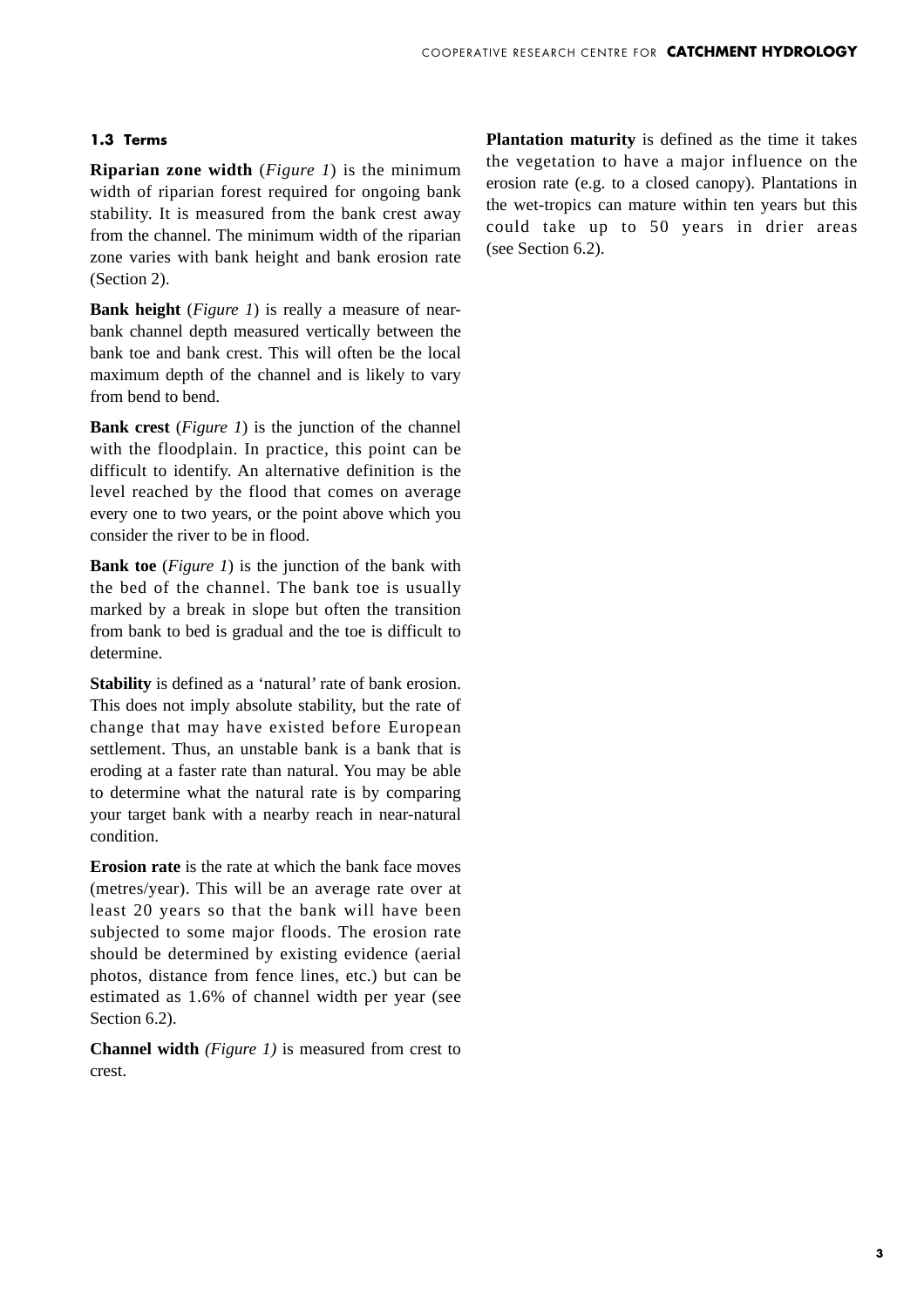COOPERATIVE RESEARCH CENTRE FOR **CATCHMENT HYDROLOGY**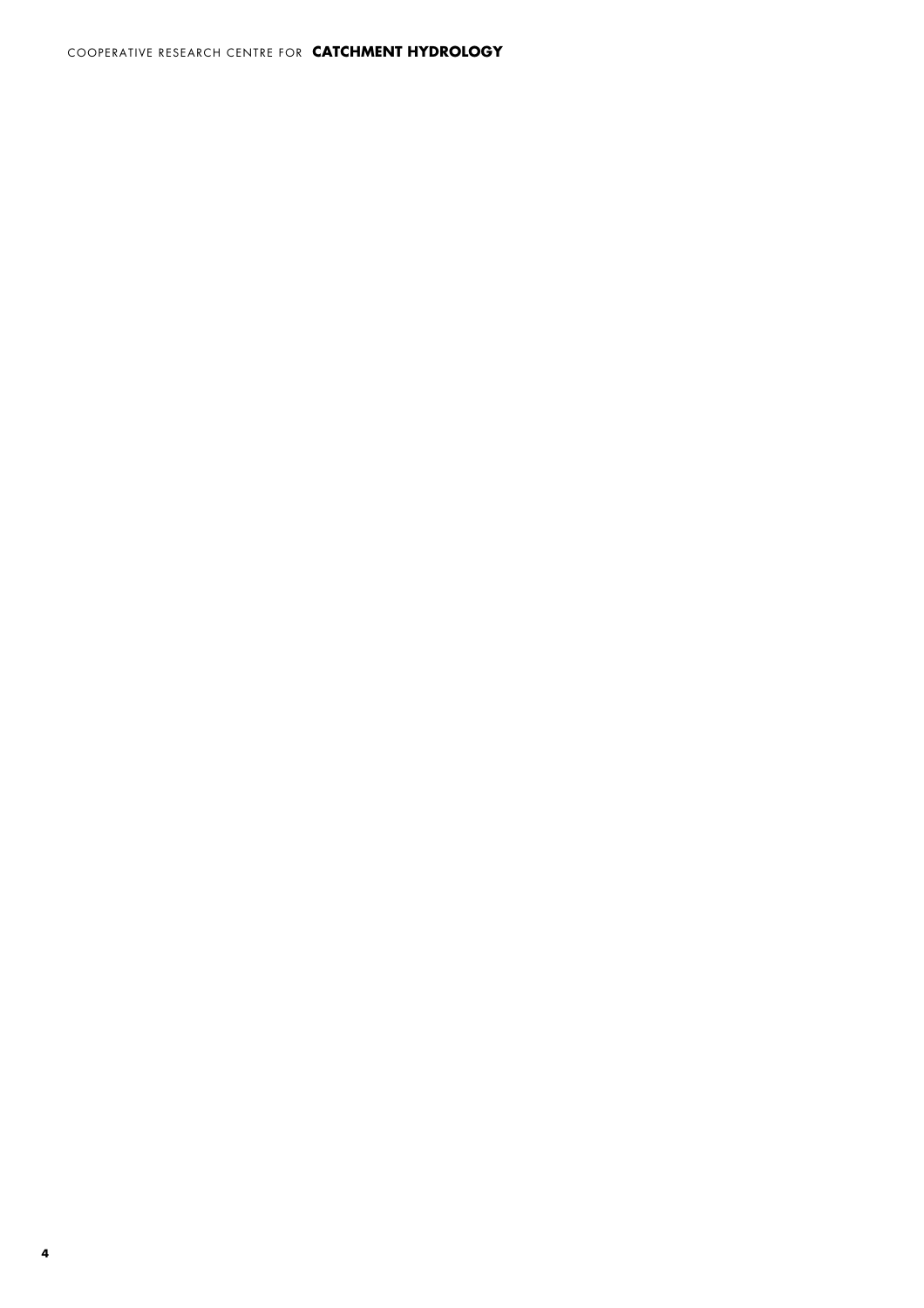# **2 Guidelines for determining minimum riparian zone widths**

The following procedure can be applied to short reaches of uniform stream. The higher and steeper the bank the more prone it is to erosion. As the bank becomes steeper and higher, the zone of influence of the erosion processes extends deeper into the bank (Sections 4.1 and 6.1). Slump blocks become larger and deeper and the portions of the bank profile vulnerable to scour and subaerial processes increase. So, as a rule the higher and steeper the bank profile, the wider the protective zone that should be replanted. Hence, applying the following technique to bank sections on the outside or the inside of meander bends or at inflection points will result in design criteria for riparian zones of varying widths. In those circumstances where the control of sediment/nutrient ingress to the stream is also desired, a grassed filter zone in addition to the riparian zone widths recommended here is also desirable (see Karssies and Prosser, 1999).

Note that vegetation condition is assessed in terms of the Raine and Gardiner (1995) 'traffic light' classification (see also Section 5). Other vegetation classifications, such as that developed by Luke Pen in Western Australia (Pen, 1994), could also be usefully adopted for this purpose. Staying with the Raine and Gardiner traffic light system, though, we define:

- 'green' vegetation to be a contiguous stand of mature riparian forest established at least the recommended minimum width for its location.
- 'Yellow' vegetation is a riparian forest that is not contiguous (compared to natural remnants or other local expert advice), is immature (perhaps a recent

plantation), or does not meet the recommended width requirement.

• 'Red' vegetation lacks one or more structural elements (Section 3), is in a generally degraded condition and performs no stabilising role (Table 1).

For the purposes of bank stability, interspecies variation within structural groups, (see Section 3) are relatively small and unimportant. All deep-rooted species (overstorey) are more capable of reinforcing riverbanks against mass failure than shallow rooted groundcover. Trees should be planted around potential slump-block failure planes (Sections 4 and 6). However, understorey and groundcover species provide mid- and upper-bank sections with greater protection from scour. Lower bank sections that tend to remain wet throughout the year are best protected by macrophyte species where they can be established. All structural groups interact with and modify subaerial processes. Trees may dry the bank through transpiration and help resist the onset of piping, while smaller plants might reduce the affects of rainsplash or rill erosion.

Final design considerations (e.g. planting density and species makeup) tend to be controlled by ecological constraints. As a result, our only advice is to aim for a naturally diverse and dense vegetation community.

# **2.1 Recommendation**

The minimum width of any riparian plantation designed for bank stabilisation should not be less than 5 m measured onto the floodplain from the bank crest. Wherever possible, plants established on the bank face should be integrated with the *basic allowance*. Also, macrophytes should be incorporated in the design where appropriate.

|                                             | Vegetation condition |        |        |
|---------------------------------------------|----------------------|--------|--------|
| Attribute                                   | Green                | Yellow | Red    |
| Native                                      |                      |        |        |
| Mature / established<br>Structural elements |                      |        | x      |
| Contiguous<br>Appropriate width             |                      |        | x<br>x |

**Table 1:** Summary of vegetation condition assessment.  $({\bf v})$  = attribute present,  ${\bf x}$  = attribute absent, ? = attribute either present or absent)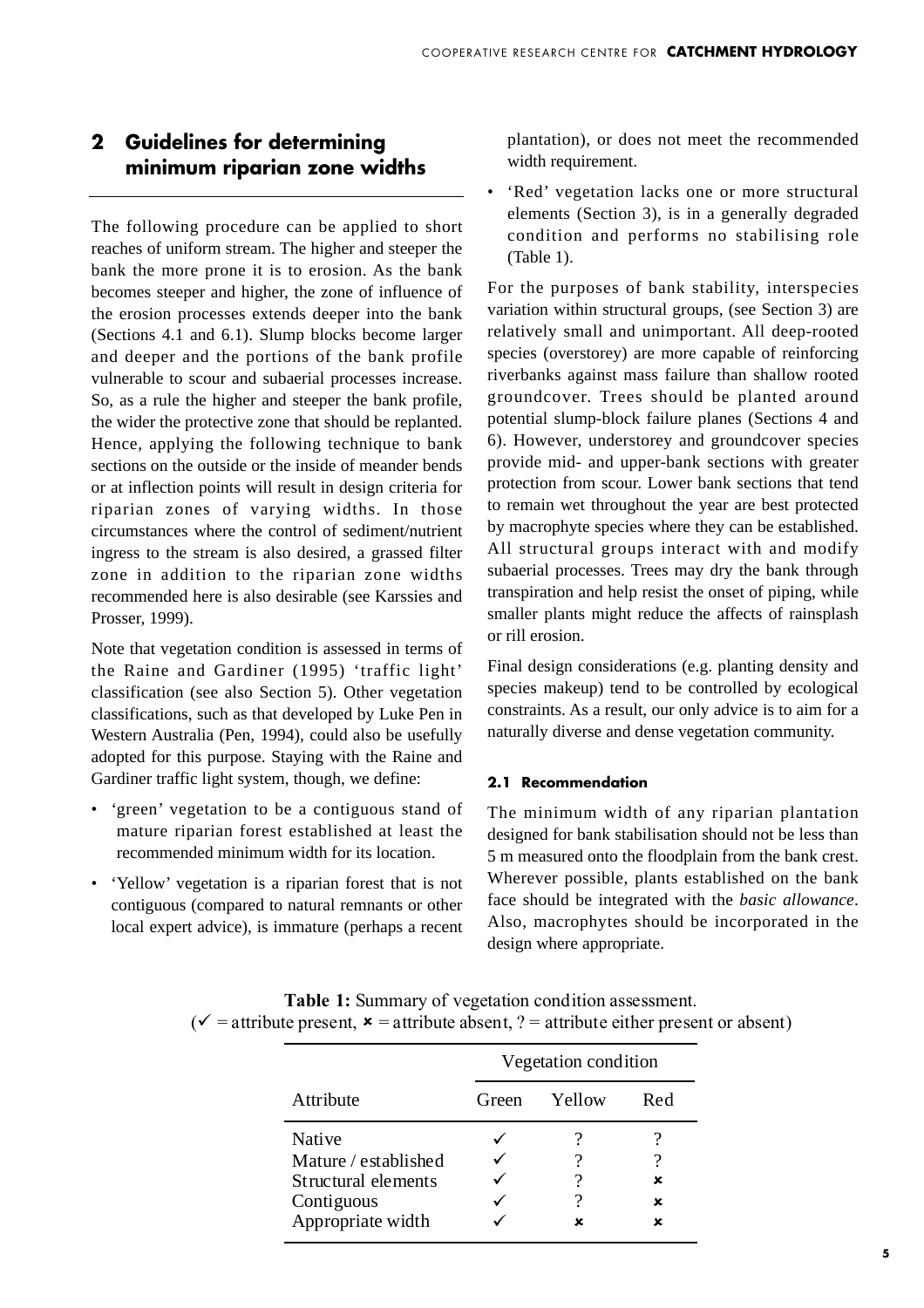

*Figure 2:* Decision tree for determining minimum riparian zone widths for bank stability (definitions are given in the text)

As banks become higher they become less stable. Hence, in addition to the (5 m) basic allowance, riparian strips must also include a width component that compensates for bank height. The *height allowance* should not be less than the height of the bank measured vertically from the bank toe to the bank crest (*Figure 1*).

Time must be allowed for the plants to grow before they can begin to stabilise the bank, so where banks are actively eroding an establishment allowance should also be included in the final riparian zone width. The establishment allowance will permit the components of the riparian zone planted for basic and height allowance to mature as the present bank-line erodes towards them. The *establishment allowance* is determined by multiplying the erosion rate (see Section 1.3) by the time required for the local riparian forest to mature (Section 6.2).

The above recommendation assumes certain things about bank material, bank hydrology and bank geometry. One assumption is that the riverbed is stable. Without bed stabilisation, it may not be possible to achieve bank stability with vegetation

alone in excessively incised streams with high, steep banks and large failure blocks. Local conditions may dictate that the ultimate design for bank stability may require other treatments at the site. If, for example, rock toe-protection was used to prevent scour of the bank toe then the establishment allowance could be relaxed or avoided.

The last point is an extremely important caveat to all our recommendations. Onsite conditions vary enormously and preclude the use of overlyprescriptive guidelines. When seeking to stabilise riverbanks you must match erosion process and vegetation. Moreover, you must appreciate that both the erosion process and the effect of the vegetation will not remain static but will change over time. Find out what the dominant erosion process is, determine where on the riverbank it acts, measure or estimate the rate of bank retreat, determine the regional context (if any) for the problem (Section 5) - then choose species and planting strategies specifically for your local conditions, bearing in mind the minimum plantation widths.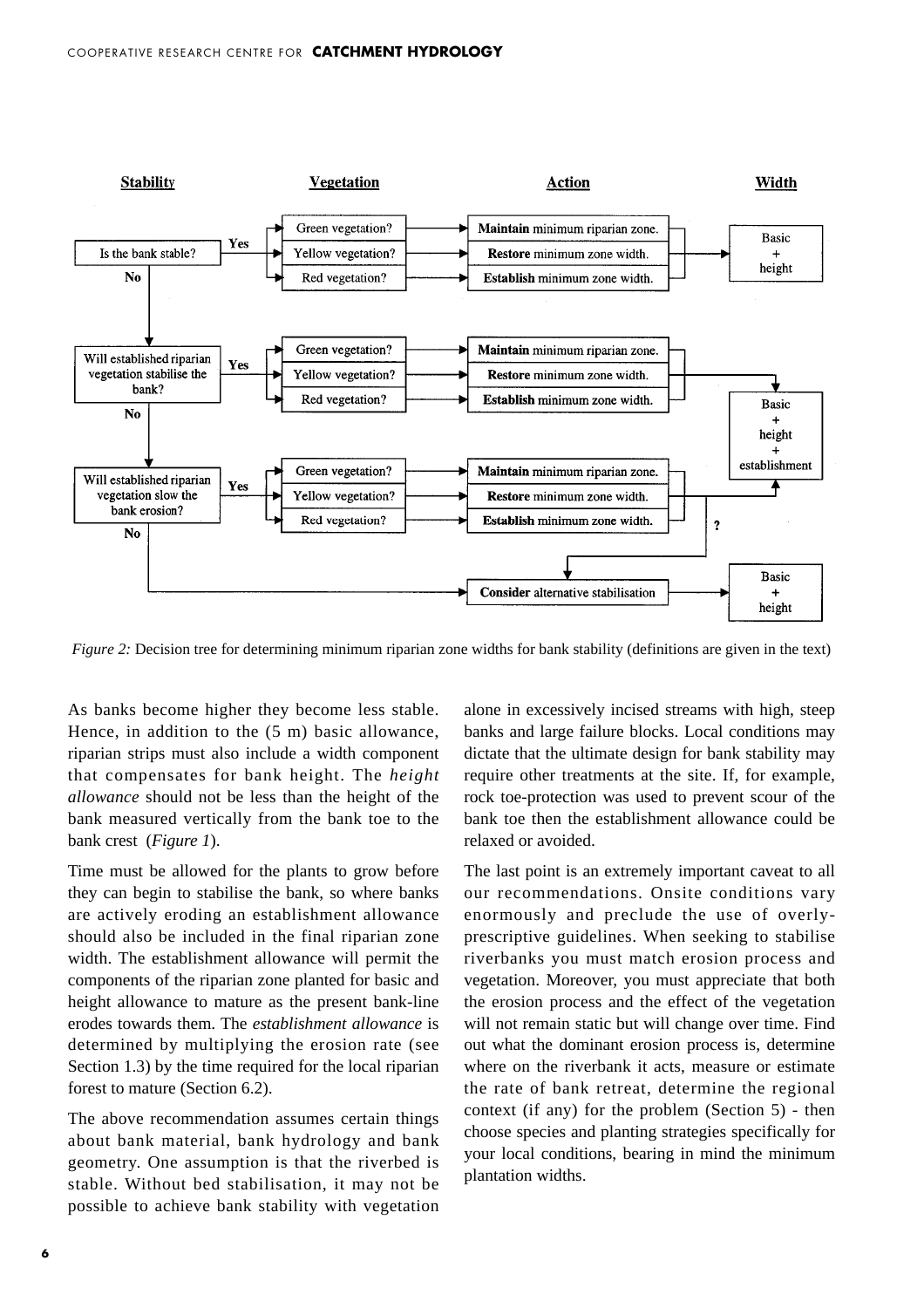## **2.2 Decision tree**

The 'decision tree' shown in *Figure 2* illustrates the process of determining riparian zone widths. The decision tree begins with minimum requirements for the width of a vegetated riparian zone, and then progressively adds to that minimum for various circumstances. Note that the minimum requirement should in no way be seen as a licence to degrade a riparian zone that exceeds that minimum. In terms of bank stability, more vegetation is almost always better than less.

The following notes refer to different scenarios that could be followed through the decision tree; the list is not exhaustive. Supplementary information is detailed in Sections 5 and 6.

### **a) Stable bank - green/yellow vegetation**

Any vegetated riparian zone less than 5 m wide is unlikely to be sustainable. Hence, the basic allowance provides a manageable zone for even small streams that have a trivial depth. As channels become larger, however, some account must be made for the decreased stability of their banks. The height allowance increases the width of the plantation to reflect the larger channel size. Stable banks with yellow vegetation require gaps in the cover to be planted out. Even stable banks with green vegetation require ongoing maintenance - occasionally monitor bank and vegetation condition.

# **b) Stable bank - red vegetation**

In this case, there is no vegetation but the banks appear stable. Planting is still required because there is no guarantee that a stable bank will remain that way. Stable bank sections are in fact the ideal place to establish a plantation (from scratch) as the plants will have time to grow and provide increasing protection from future erosion pressures.

# **c) Unstable bank - red vegetation - revegetation will provide adequate stability**

In this case, bank erosion is likely to be the result of a locally depleted riparian zone with nearby vegetated sections remaining stable. Along with the basic allowance and height allowance, an establishment allowance should also be included in the riparian zone design. The establishment allowance will create space for further short-term adjustment without compromising the long-term goals of the revegetation.

# **d) Unstable bank - green/yellow - revegetation will slow erosion rate**

What is the rule if banks with good vegetation cover are still eroding? Clearly, the erosion forces are exceeding the resistance of the vegetation. Typically, this means that the erosion is related to major reach scale processes, particularly deepening, or increased rates of scour at the bank toe. In these circumstances, even if vegetation cannot reduce the instability to acceptable levels, the erosion rate is likely to be considerably slower than would be the case for cleared banks. Regardless of vegetation condition, it is important to establish and maintain an appropriate establishment allowance along with the basic and height allowances. Follow-up plantings may be required. It is often worth persisting with vegetation in these conditions as the processes of bank erosion continually shift and change, previously unstable banks will always stabilise with time. Where persistence with vegetation cannot be warranted due to continued high erosion rates, over long periods, artificial stabilisation techniques may need to be considered (Section 8).

# **e) Unstable bank - red vegetation - revegetation will not slow erosion rate**

This scenario is one of serious riparian degradation. Perhaps the erosion rate is too high for an adequate width of riparian zone to be given over to managing channel stability. Perhaps unchecked bed degradation has heightened the banks beyond some critical value and tree roots are unable to penetrate deeply enough to reinforce failure planes. Whatever the case, if vegetation cannot be relied upon to stabilise the banks and bank stability is desired, alternative measures will need to be sought. Remember, though, that even young vegetation will tend to slow bank erosion if it can be effectively established. However, work here and overseas (*e.g*. Hemphill and Bramley, 1989; TRCRD, 1997) has demonstrated that structural reinforcement at the bank toe combined with vegetation on the upper portions of the bank provides a cheap and viable alternative to fully engineered options. With the toe fixed by structure the establishment allowance may be relaxed with the riparian zone width comprised of the basic and height allowance only.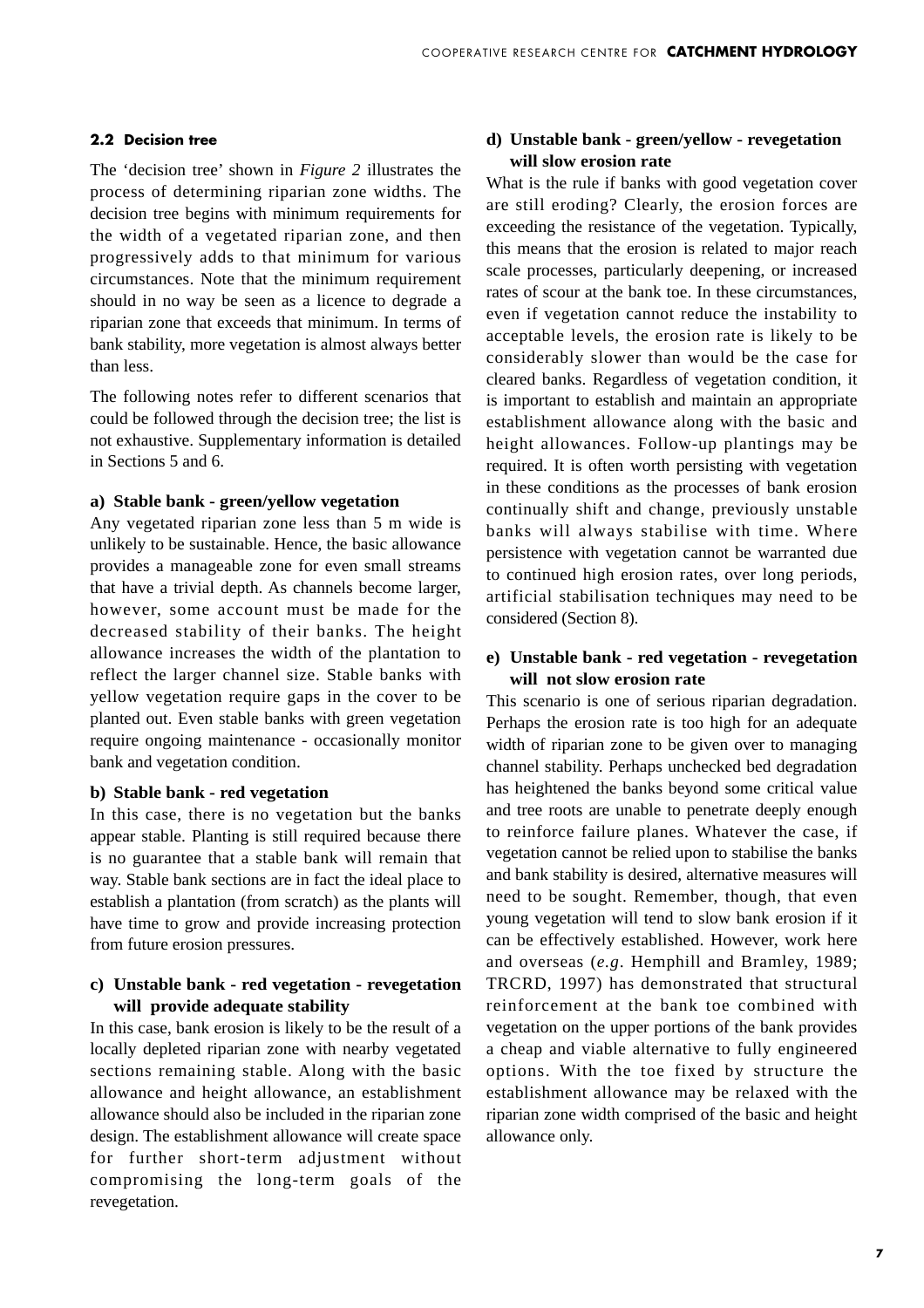

*Figure 3*: Hypothetical reach divided into sub-reaches for management according to the decision tree shown in *Figure 2*.

#### **2.3 Worked example**

A landholder owns one side of the 4 km reach of meandering river shown in *Figure 3*. The channel is moderately sized: about 30 m wide, with 5 m outerbanks. Remember, the landholder is only assessing the condition of his or her side of the stream. The reach consists of four bends with all erosion types subaerial, scour, mass failure- active along the banks. Based on an assessment with the decision tree, the farmer decides that the reach should be divided into seven sub-reaches (A to G) for riparian management.

Mature vegetation that will control erosion is expected to take 25 years to establish. The farmer knows that sub-reach A has eroded 15 metres towards a tank his father built 30 years ago. Hence the establishment allowance for this reach is  $25$  ( $0.5 =$ 12.5 metres. This is about the same answer that he would have got using the 1.6% of width per year estimate for bends.

With reference to *Figure 3*:

### **Sub-reach A**

*Description:* Steep outside bend, 5 m high.

*Stability:* Scour at the toe of the bank leads to continuing retreat of a steep bank face, with slumping seemingly un-controlled by the vegetation.

### *Vegetation:* Green/yellow.

*Action:* Stabilise toe with rock riprap and plant out gaps in the riparian zone to give continuous cover at minimum width through the sub-reach. Because the rock stabilisation will prevent further scour at the toe, there is no need to include an establishment allowance in the final riparian zone width.

*Riparian width:* Basic plus height allowance  $(5 + 5 = 1)$ 10 m).

#### **Sub-reach B**

*Description:* Inflection, 3 m high.

*Stability:* Banks are laid back and appear to be stable. *Vegetation:* Yellow.

*Action:* Improve riparian zone to green vegetation condition.

*Riparian width:* Basic plus height allowance  $(5 + 3 = 8 \text{ m}).$ 

#### **Sub-reach C**

*Description:* Pointbar, <1 m high.

*Stability:* Stable. The pointbar is in reasonable condition, although it is prone to some stock damage. The stock are probably the cause of the plant loss in the riparian zone as well.

*Vegetation:* Yellow/red.

*Action:* General improvement of the vegetation condition, although stock access routes will be maintained. Perhaps some thought towards stock watering issues - although pointbars probably represent the best sites for on-channel watering. *Riparian width:* Basic allowance (5 m).

### **Sub-reach D**

*Description:* Steep eroding outside bend, 4 m high.

*Stability:* Continuing retreat of a steep bank face due to direct scour and slumping. A tall tree has been blown over in the past creating a point of localised erosion. Seepage through the bank appears to have assisted the tree loss by undermining the root system. Seepage remains a problem at the site.

#### *Vegetation:*Red.

*Action:* Farmer believes that the additional transpiration of a wide riparian zone may improve the seepage problem, thereby improving stability and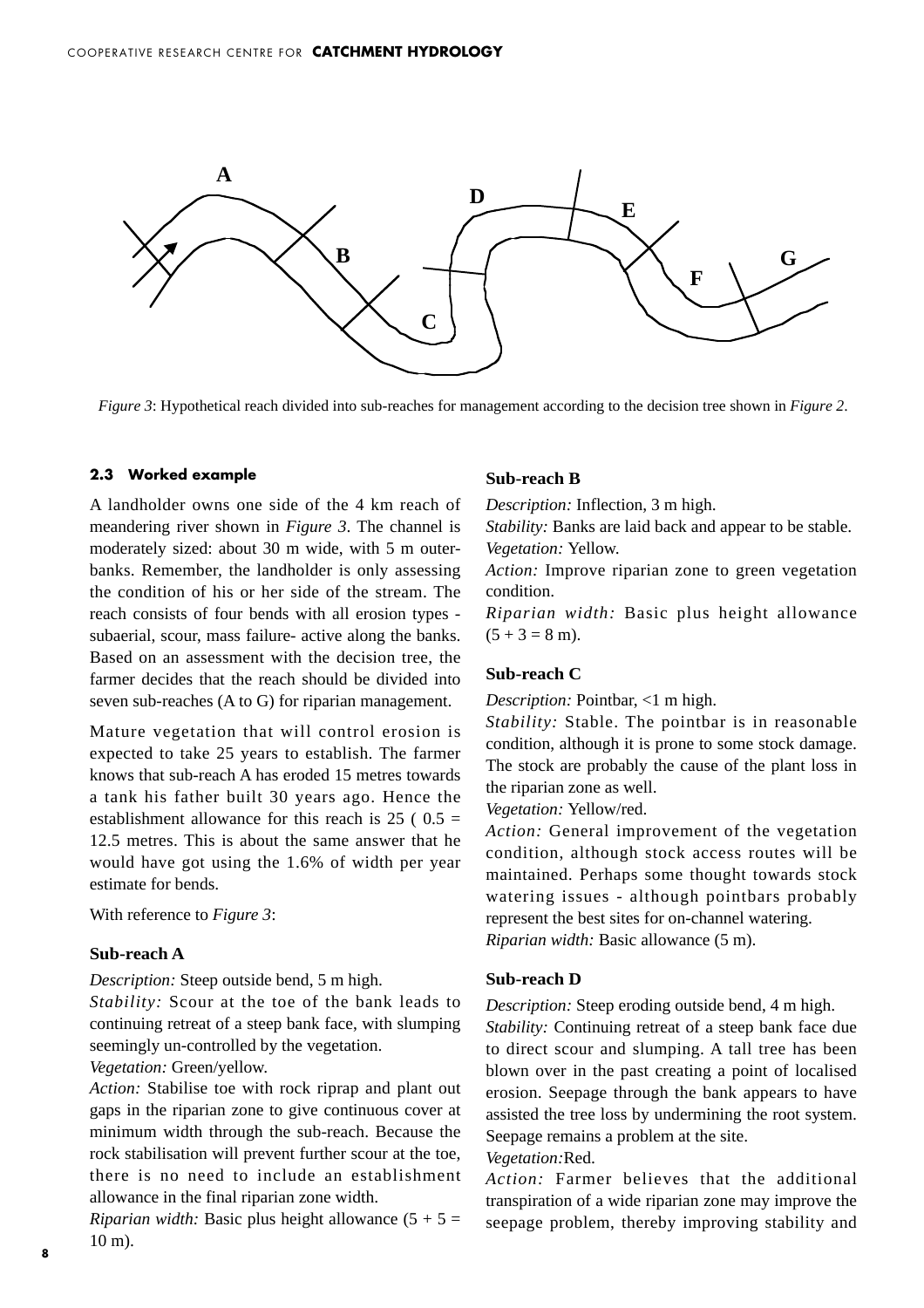perhaps negating the need for structural intervention. After riparian planting, farmer will maintain watching brief and reassess the need for structure from time to time.

*Riparian width:* Basic plus height plus establishment allowance  $(5 + 4 + 15 = 24$  m).

# **Sub-reach E**

*Description:* Outside bend, 4 m high.

*Stability:* Eroding, but vegetation will reinforce against small slumps and reduce scour.

*Vegetation:* Red.

*Action:* Establish riparian zone.

*Riparian width:* Basic plus height plus establishment allowance  $(5 + 4 + 15 = 24$  m).

### **Sub-reach F**

*Description:* Pointbar, ~1 m high.

*Stability:* Essentially the same as Sub-reach C except in better condition.

*Vegetation:* Red.

*Action:* Revegetate and improve vegetation to green condition. The farmer has decided to extend this zone somewhat to build on the previous work of Sub-reach F and to match up with the wider requirement of Subreach E.

*Riparian width:* Extra plus basic plus height allowance  $(5 + 1) = 6$  m).

# **Sub-reach G**

*Description:* Straight, 3 m high.

*Stability:* Stable. This is the farmer's best bit of frontage. Remnants, and additional plantings from some years ago, fenced and well established.

*Vegetation:* Green.

*Action:* Enjoy the view.

*Riparian width:* Basic plus height allowance  $(5 + 3 = 8$  m).

The result of the above procedure is that the required riparian zone widths around the reach of river will vary from 5 m to about 24 m. The minimum riparian zone widths recommended here are intended for erosion control only. However, there may be many other good reasons to vegetate a wider riparian zone. It is also important to emphasise that this exercise will be much more useful if the landholder on the opposite side of the river adopts a similar methodology and revegetation occurs on both sides of the river.

The remaining sections provide background and supplementary material to the guidelines sketched out in this section. Much of the following material is also summarised in the Assessment Tables that are appended to the end of the document. It is important to emphasise that along with the many causes of bank erosion and the many different riparian species, there are many different sources of information. Often, material is locally based, incorporating valuable local knowledge that this document cannot provide. In Queensland, for example, QDNR have produced a series of river fact sheets that provide valuable information (available at http://www.dnr.qld.gov.au/ fact\_sheets/riverfacts.html). Other supporting information, that is directly relevant to Queensland streams can be found in publications such as O'Donnell (1998), or Kapitzke *et al*. (1998).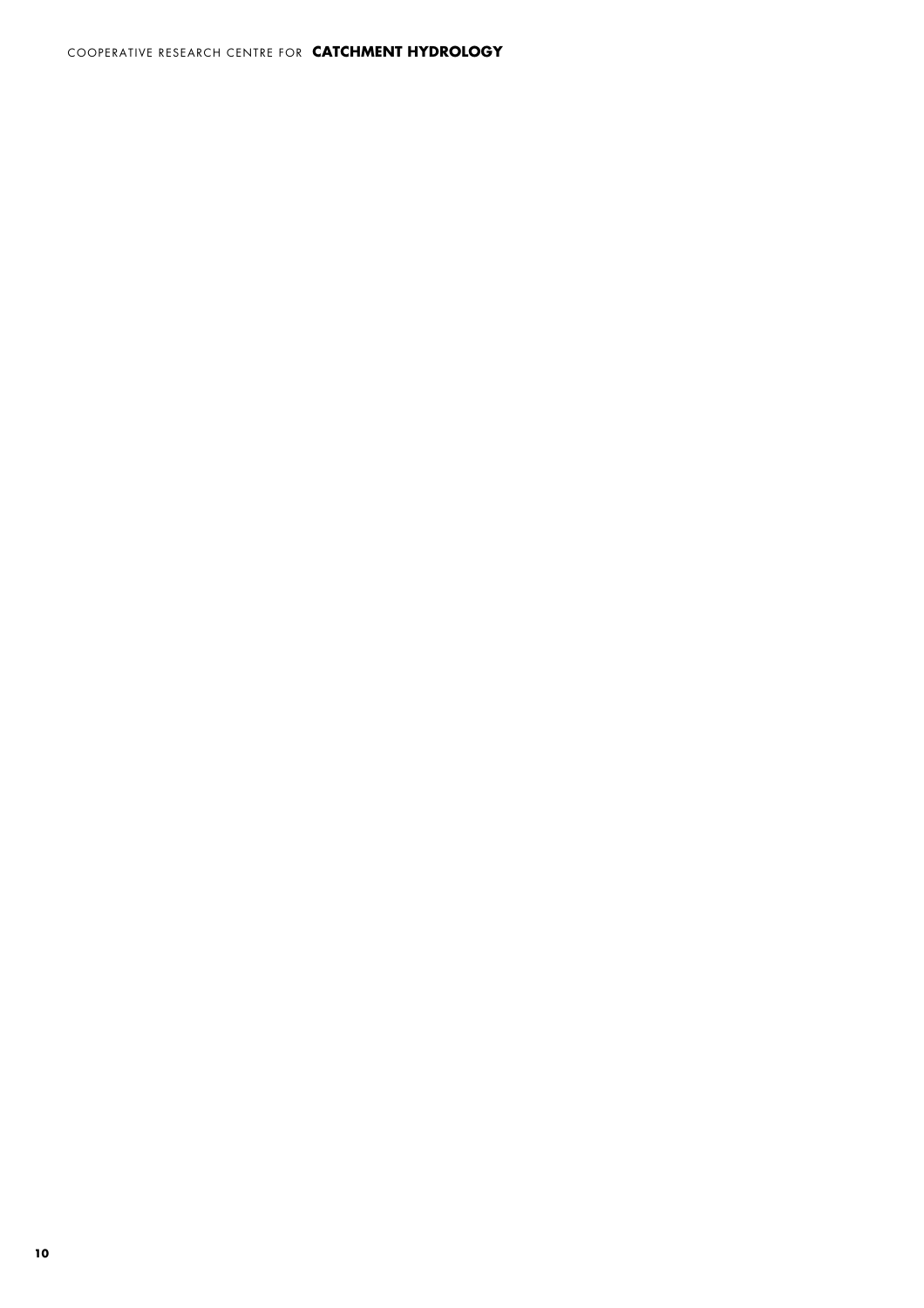# **3 Riparian forest structure**

The density and type of riparian vegetation cover strongly influence all aspects of riverbank erosion. Riparian forests are typically composed of overstorey, understorey, groundcover and macrophyte species. In some environments, some of the structural elements may be missing. This might occur in situations where for example stream velocities do not allow macrophyte establishment or where the groundcover is shaded out by the higher elements. The age and health of all plants also affect the stabilising effectiveness of any riparian forest. Structural elements are described here in terms of their bank stabilising attributes. We pass no comment on any ecological, biological, establishment or maintenance concerns.

### **3.1 Overstorey**

The overstorey consists of emergent trees which, typically, grow to a height anywhere between 5 and 20 m (depending on species composition and local conditions). Tree-root networks are as variable as the above ground parts and are, thus, difficult to characterise. Most riparian species typically develop a central rootball or rootplate of dense roots that can usually be considered as half a sphere below the surface that has a diameter of about five times the diameter of the trunk. Root density declines rapidly beyond the rootball, with both lateral distance and with depth. For reinforcement purposes, there are usually few roots beyond the canopy dripline or below about 2 m under the bank surface. High water tables and/or heavy textured sediment affect the extent of the root network and give rise to shallow root systems as the roots grow laterally to avoid the saturated and/or hard material.

#### **3.2 Understorey**

The riparian understorey ranges from nothing, to a complex array of shrub species. For the purposes of bank stability, the shrubs of the understorey act the same as small trees. Generally, the understorey grows to a height of between 1 m and 5 m, with a rooting depth less than that of trees but still down to over a metre. As with trees, the lateral extent of the root mass is about that of the dripline and the root density quickly diminishes with depth and distance from the trunk.

#### **3.3 Groundcover**

Riparian groundcover is typically less than 1 m high. Groundcover species can include prostrate shrubs, grasses, sedges and forbs. Groundcover is usually quick to establish on a bank, but susceptible to trampling and other grazing pressures. Although the roots of grasses can be seen at depths of over a metre on exposed bank profiles, their reinforcement potential is negligible at depth. For the purposes of bank reinforcement, the maximum zone of influence of groundcover is probably constrained to about the top 30 cm. Regardless of the exact depth, the effective rooting depth of grasses will be fairly shallow and may vary between species and between sites. The main advantages of groundcover are that it densely covers the bank surface (except for vertical banks) and has a dense (if shallow) root mat. A disadvantage of many groundcovers is that they will not grow below the low-flow waterline.

#### **3.4 Macrophytes**

Emergent aquatic macrophytes, such as some sedges, rushes and reeds, are shallow-rooted species which grow at the margins of the mean water level. They readily colonise wet areas where terrestrial plants do not establish. Macrophytes will generally not survive for long periods of time in water that is more than 0.5 m deep. They flourish in conditions of low velocity (about 0.2 m/s) but will withstand the short periods of inundation and high velocity, which occur when the stream is in flood.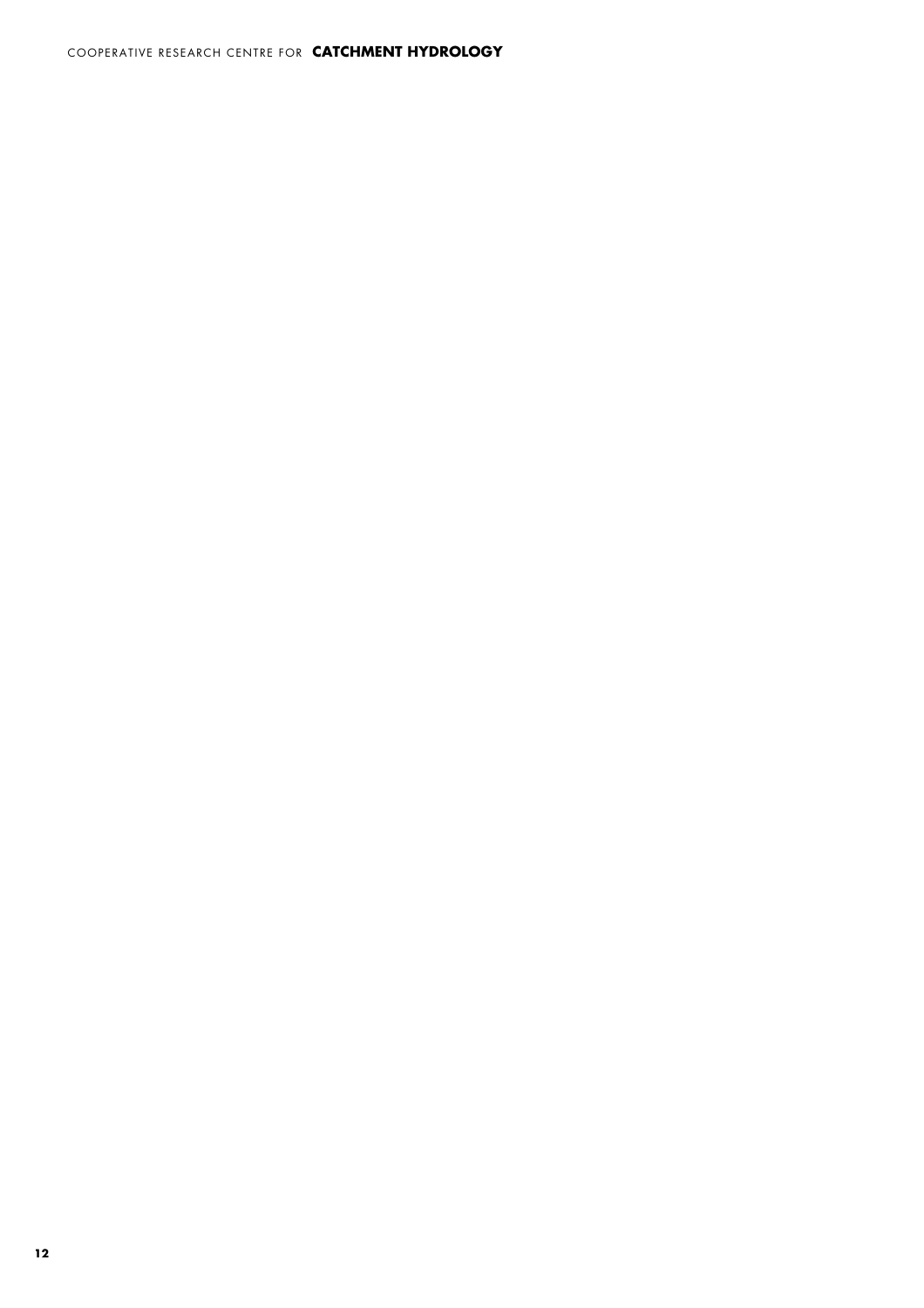# **4 Riparian vegetation and streambank stability**

Alluvial rivers change through time as the channel evolves naturally or responds to the morphological impacts of imposed management. The cause of local bank instability can be difficult to isolate and identify. Problems may result from a wide variety of geomorphological processes, some operating locally, others at reach scale, and some associated with catchment-wide adjustments to changes in hydrology or sediment yield. Regardless of the wider geomorphological context, the nature and extent of local bank erosion at some specific point along a riverbank are controlled by:

- a) local discharge;
- b) channel shape (cross-section and planform);
- c) location of eroding bank section (*e.g.* inner or outer bank);
- d) bank geometry;
- e) bank geotechnical properties;
- f) bank hydrological properties; and
- g) vegetation.

With the exception of vegetation, each of the above factors are very much dependent on local conditions. However, generalised descriptions usefully identify the broad interactions of vegetation with each of the three erosion process groups: mass failure, fluvial scour and subaerial preparation.

#### **4.1 Mass failure**

Mass failures occur when whole blocks of material slide or topple from the bank into the water. The shape and extent of mass failures are a function of the geometry of the bank section, the physical properties of the bank material, and the type and density of vegetation. Trees, in particular, have been attributed a number of influences over slope processes (Gray and Leiser, 1982; Bache and MacAskill, 1984; Barker, 1986; Greenway, 1987; Coppin and Richards, 1990; Styczen and Morgan, 1995; Gray and Sotir, 1996). Reinforcement of the bank sediment by roots, transpiration and improved bank drainage all act to enhance the riverbank stability. On the other hand, windloading and the additional weight of riparian trees have often been implicated in the failure processes of bank sections within vegetated reaches. The destabilising effect of the weight, or surcharge, of trees is dependent on local bank geometry, bank geotechnical properties and the tree position. That all

of the effects vary seasonally and with plant development makes it difficult to incorporate them into bank stability analyses.

### **Root reinforcement**

Probably the most obvious and important way that trees affect bank stability is by increasing the strength of bank material with their roots. Plant roots tend to bind banks together and act in much the same way as steel reinforcement in concrete. Groundcover species do not generally contribute to the mass stability of banks because of their limited root depth.

The extent to which vegetation acts as reinforcement depends on a number of root properties. Probably the most important are the root tensile strength and root density. Root strength depends on the species, size, age, and condition of the root. Generally, smaller roots are the main contributors to additional soil strength because many small roots provide more effective reinforcement than one or two large ones. This can be thought of as following the same principle as ropes: many small fibres provide a much stronger structure that a single strand of like diameter.

Bank material strength is a function of its internal angle of friction, and cohesion. The effect of small roots is to increase the effective cohesion of the sediment. Work overseas suggests that small roots of Northern Hemisphere species can increase cohesion by an average of 20%, although this can be up to 50% (Greenway, 1987; Coppin and Richards, 1990; Shields and Gray, 1992). Our work suggests that the effect of tree roots may be even greater than this, with perhaps up to a ten-fold increase in cohesion close to the trunks of riparian trees, falling to about a two-fold increase under the dripline. Longer and more firmly anchored roots provide greater reinforcement than do their shorter and loosely anchored counterparts. Mature trees thus provide more reinforcement than younger trees.

Roots also enhance bank stability by inhibiting the development of tension cracks (Thorne and Lewin, 1979). Tension cracks that run parallel to the riverbank are often observed on the surface before failure. The eventual failure surface will normally follow such cracks, and their position will indicate the approximate extent of any potential failure (Hemphill and Bramley, 1989). In cases where the potential depth of the tension crack is large in proportion to the total depth of the slope, the failure surface may be significantly affected by the tension crack.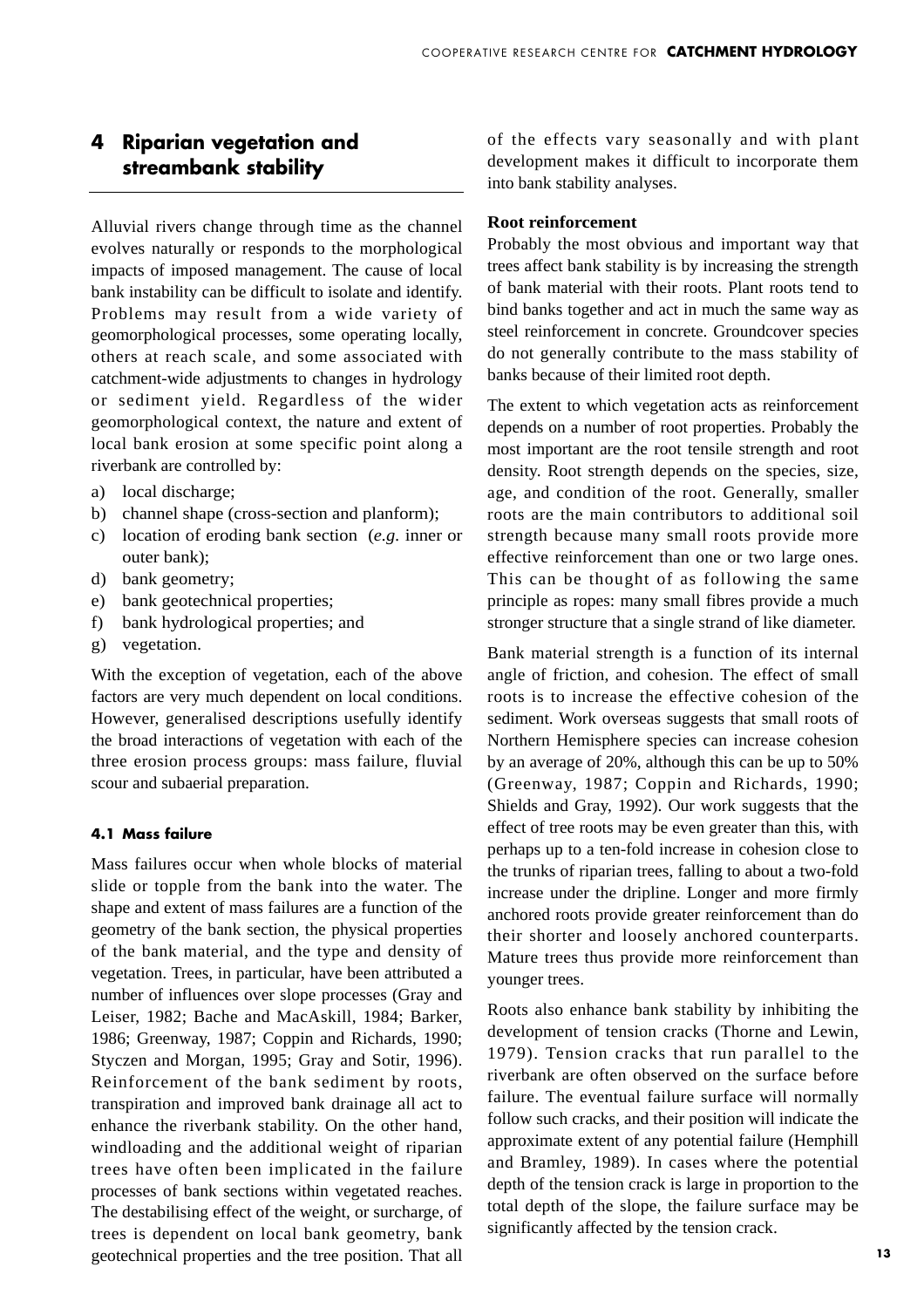#### **Bank hydrology modification**

Drier banks are more stable than wet ones because the weight of the soil mass is lower, and the soil's cohesion is higher. Vegetation keeps banks drier by intercepting precipitation, transpiration, and increased drainage through the soil. Annual evaporation from eucalypt plantations can be up to seven times that from surrounding grazed pastures when there is a good water supply present in or near the root zone (Greenwood *et al*., 1985). Furthermore, wellvegetated banks are likely to be better drained than their cleared counterparts due to an increased incidence of organic matter and a higher level of biological activity within the soil.

#### **Surcharge**

The extra weight, or surcharge, of trees on a riverbank is often thought to encourage the banks to collapse. However, the location of trees on a bank will affect the degree to which they influence the balance of forces (Gray, 1995; Gray and Sotir, 1996). The surcharge of trees growing at the bottom of a bank prone to rotational failure mechanisms is likely to increase, not decrease, overall bank stability (Coppin and Richards, 1990). However, the weight of trees at the top of the same bank profile might destabilise the bank sections.

Trees are often restricted to the floodplain beyond the bank crest on actively eroding riverbanks, as they are not able to establish successfully on an actively eroding bank face. Tree surcharge on the top of the bank is especially pronounced when the trees lean over the channel as a result of growth asymmetry, grazing on the bankward side only, or wind loading (Thorne, 1990). However, our work on the Latrobe River (Abernethy, 1999) shows that the effect of tree surcharge on bank stability, even those that appear to be detrimental, is marginal.

#### **Windloading**

Styczen and Morgan (1995) demonstrated that the pressure exerted on a tree by wind can be transmitted to a bank as increased loading. This reduces the bank's resistance to failure. The transmission of the forces to the soil is by virtue of the root system with roots held in tension or compression. The stronger the soil and root-soil bond and the greater the root surface area, the larger the uprooting force that can be resisted (Coutts, 1983; Fitter and Ennos, 1989; Ennos, 1993).

#### **4.2 Fluvial scour**

Scour occurs when the force applied to a bank by flowing water exceeds the resistance of the bank surface to withstand those forces. Vegetation on the bank face reduces scour by directly strengthening the banks. Dense root mats protect the bank face with the finer roots particularly useful in holding the bank material together. The root mats of species such as She-oak (*Casuarina cunninghamiana*), Bottlebrushes (*Callistemon spp.*), Paperbarks (*Melaleuca spp*.) and Tea trees (*Leptospermum spp.*) have been found to be useful in this regard.

Vegetation also creates backwaters that slow flow against the bank face and weaken secondary circulation in bends (Thorne and Furbish, 1995). Slowing the flow against the bank greatly reduces the ability of the flow to scour bank material. At low discharges, the high flow resistance associated with grasses and smaller shrubs standing rigid and unsubmerged often reduces the velocity below that required for bank erosion. At higher discharges, submerged grasses and shrubs often bend downstream, forming a flattened layer which, although having low flow resistance, protects the bank from scour (Kouwen, 1988).

Trees are not as effective as grasses and shrubs at retarding flow velocities near the bank when the flow is slow. At high velocities, however, the much stiffer trunks of trees are useful to retard the flow close to the bank. The Japanese Technology Research Centre for Riverfront Development (TRCRD, 1997) has conducted extensive research on many of the hydraulic aspects of riparian trees. They find that flow within stands of trees is markedly slower than flow against unprotected banks. However, for effective reductions in flow attack on the bank, planting densities where the crowns begin to intermesh are the minimum for hydraulic effect. Isolated clumps of trees on banks should also be avoided in revegetation strategies as they can act as hardpoints that can be outflanked by the flow in some circumstances.

Another form of bank scour is that due to wave action. Reed-beds are particularly useful where wave action from boat traffic is responsible for bank attack because they absorb wave energy. A reed-bank 2 m wide can absorb about two thirds of the wave energy generated by wash from pleasure craft (Bonham, 1980). Additionally, emergent aquatic macrophytes restrict the near-bank flow velocity and provide some reinforcement to the bank surface through their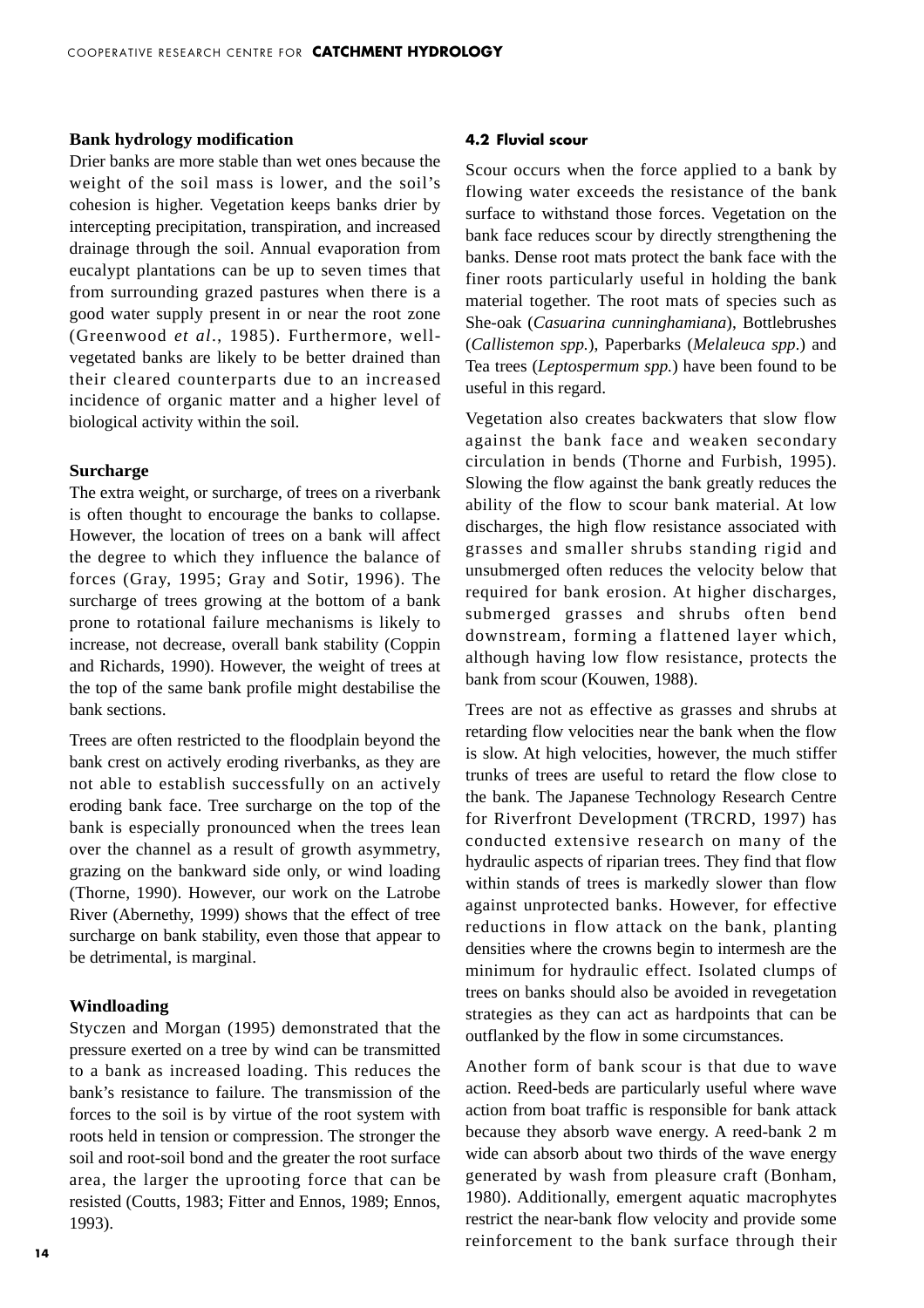shallow root mat. Frankenberg *et al*. (1996) credited reduced erosion rates at some sites on the Murray River, near Albury-Wodonga, to the presence of *Phragmites spp*.

## **4.3 Subaerial preparation**

Streambank segments exposed to air are subject to subaerial preparation from a variety of processes that are largely external to river processes. These include the effects of windthrown trees, piping, desiccation, rainsplash, rill erosion, and stock trampling which are all discussed below. Some directly cause erosion, while others render banks more susceptible to erosion. Subaerial processes are active on all exposed banks but are usually only apparent when scour and mass failure are limited. One way to see if subaerial processes are important on a given stream is to look at the erosion processes that are active on banks isolated from the main flow, such as cutoff meander bends or old abandoned channels.

### **Windthrow**

Windthrown trees directly deliver sediment into the flow when their rootballs detach from the bank. The resultant debris dams often redirect flow against the bank and the scallops formed in the bank after the trees fall present ideal places for concentrated erosion. Windthrow problems are exacerbated when trees occur in a single line along the top of the bank; hence, a wide stand of trees is preferable in terms of their impact on bank stability (Thorne, 1990).

# **Piping**

A common cause of bank undermining is seepage of water through the bank that leads to leaching and softening of the bank material or in extreme cases, pipe erosion (Hagerty, 1991). In some areas, irrigation may contribute to seepage as excess water drains towards the channel through the bank profile. Tension crack development can allow surface flows to drain into the bank, increasing seepage force and further reducing the stability of the affected bank (Simons and Li, 1982). The effects of vegetation on piping are both positive and negative. The casts left by dead roots may leave pathways for piping through the bank while evapotranspiration may delay or mitigate the onset of saturated flow within the bank.

#### **Desiccation**

Dry and cracking bank material is highly erodible. In fact, desiccation sometimes has a greater influence on erodibility than does the composition of the bank material itself (Knighton, 1973). Vegetation can reduce desiccation by binding bank material together, while shade from trees, grass and leaf litter reduce drying.

### **Rainsplash and rill erosion**

During storms, rainsplash and rill erosion can detach material directly from a degraded bank and wash it into the channel. Well-established bank vegetation will reduce the rate of surface erosion by one to two orders of magnitude (Kirkby and Morgan, 1980). Thorne (1982) maintains that overland flow on wellvegetated banks can be ignored in determining bank stability over engineering time scales of 10 to 100 years.

### **Stock trampling**

Livestock reduce the resistance of the riverbank to erosion by reducing the vegetation cover and exposing otherwise protected bank material. Trampling also directly breaks down banks, and transfers large quantities of bank material straight into the flow (Trimble and Mendel, 1995).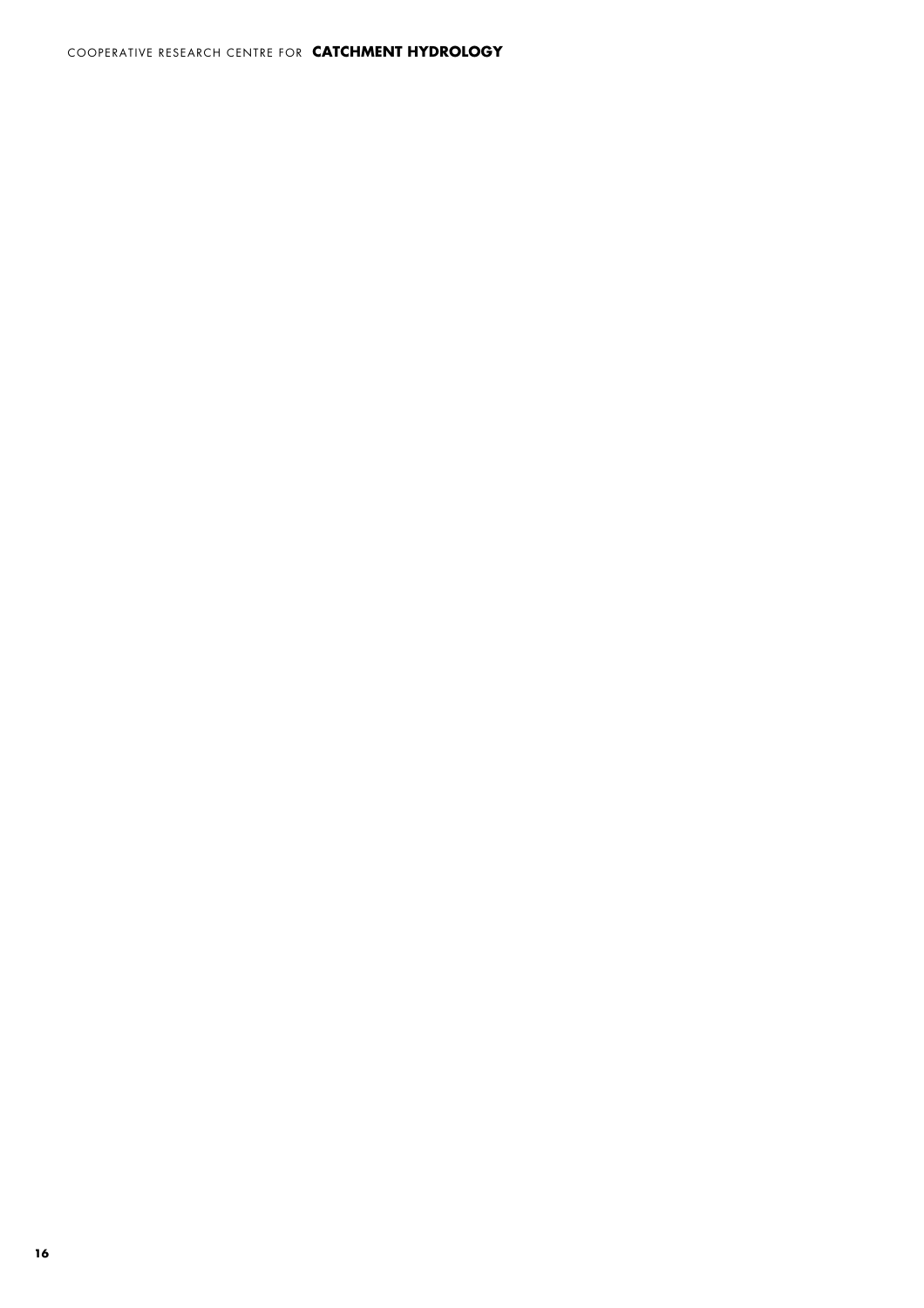# **5 Assessment of existing riparian condition**

The existence and extent of the riparian corridor is an important indicator of channel condition, sensitivity to change and management status. Knowledge of the existing vegetation assemblage on the floodplain and its influence on the present hydrological, hydraulic and sediment processes is useful for any assessment of the potential for instability induced by changes in vegetation, land use or floodplain management. The purpose of this section is to highlight factors that should be considered in any on-site assessment of riparian condition. The following discussion draws on various methodologies that have been developed around the country (*e.g*. Raine and Gardiner, 1995; Kapitzke *et al*., 1998) and oversees (*e.g*. Thorne, 1998).

Because QDNR have already shown a preference for the Raine and Gardiner (1995) Rivercare methodology (River Fact Sheet R34) we will begin the discussion with reference to Raine and Gardiner's 'management style' approach. The 'yellow' vegetation condition is the minimum standard that could be expected to provide any stabilising influence to a riverbank. However, it is difficult (perhaps impossible at some sites) to establish riparian vegetation where the banks are actively eroding, i.e. the 'red' channel condition. At sites where the bank is actively eroding, assessment of the bank condition should consider alternatives for stabilisation. Alternatives might include: hard engineering options; wider riparian zones that include some leeway for future erosion while the plantation matures; a catchment-wide plan of river rehabilitation (*e.g.* Rutherfurd *et al*., 1999); or a combination of approaches.

### **5.1 Reach assessment**

To get the feel for the geomorphological characteristics of the problem, a wider view beyond the bank section at hand is required. Use should be made of stream condition surveys, undertaken by the local stream-management agency, where they exist. Where they do not exist, a field assessment of the channel planform, hydraulic geometry and erosion/ deposition history of the river reach in the vicinity of the site should be conducted. This will assist in identifying current or future pressures on bank stability at the site.

The reach assessment provides context for a particular site in terms of a broader reach-length perspective. During assessment of the reach, assessors should try to get a feel for the form and processes that currently occur in the river. It should always be remembered, however, that all alluvial channel forms are transient and will continue to change. What you see today may not exist tomorrow. The following are about the minimum that should be considered during this part of the assessment.

- a) Historical channel change
	- Look for bed degradation/aggradation (bridge piers provide good indicators).
	- Look at the channel planform is it stable? (Air photos will indicate erosion extent and rate).
- b) Stream hydrology
	- How big are the floods? When do they occur? How long do they last?
	- Do floods strip or deposit sediment from or onto the floodplain?
- c) Channel hydraulics
	- Look for channel obstructions, particularly those that redirect flow against the banks.
	- Look for channel bars that concentrate flow (particularly those that are vegetated).
- d) Channel form
	- Look at the bank shape around bends and along straights.
	- Measure the width and depth of the channel at various points to compare with your site.
	- Look for any incidence of erosion.
	- Pay particular attention to the size and shape of failures.
	- Look for undercutting or other evidence of scour (*e.g*. floodplain stripping).
	- Look for seepage through the bankface (particularly adjacent to irrigation).

# **5.2 Bank assessment**

Following the broader reach investigation, attention should then be focussed on the bank section(s) where the work is planned. First, an assessment of the current bank condition should be made. This should include consideration of (at least) the following.

- a) Rate of bank retreat (aerial photographs, if available, or some other means).
- b) Bank geometry (*cf*. other bank sections in adjacent reaches).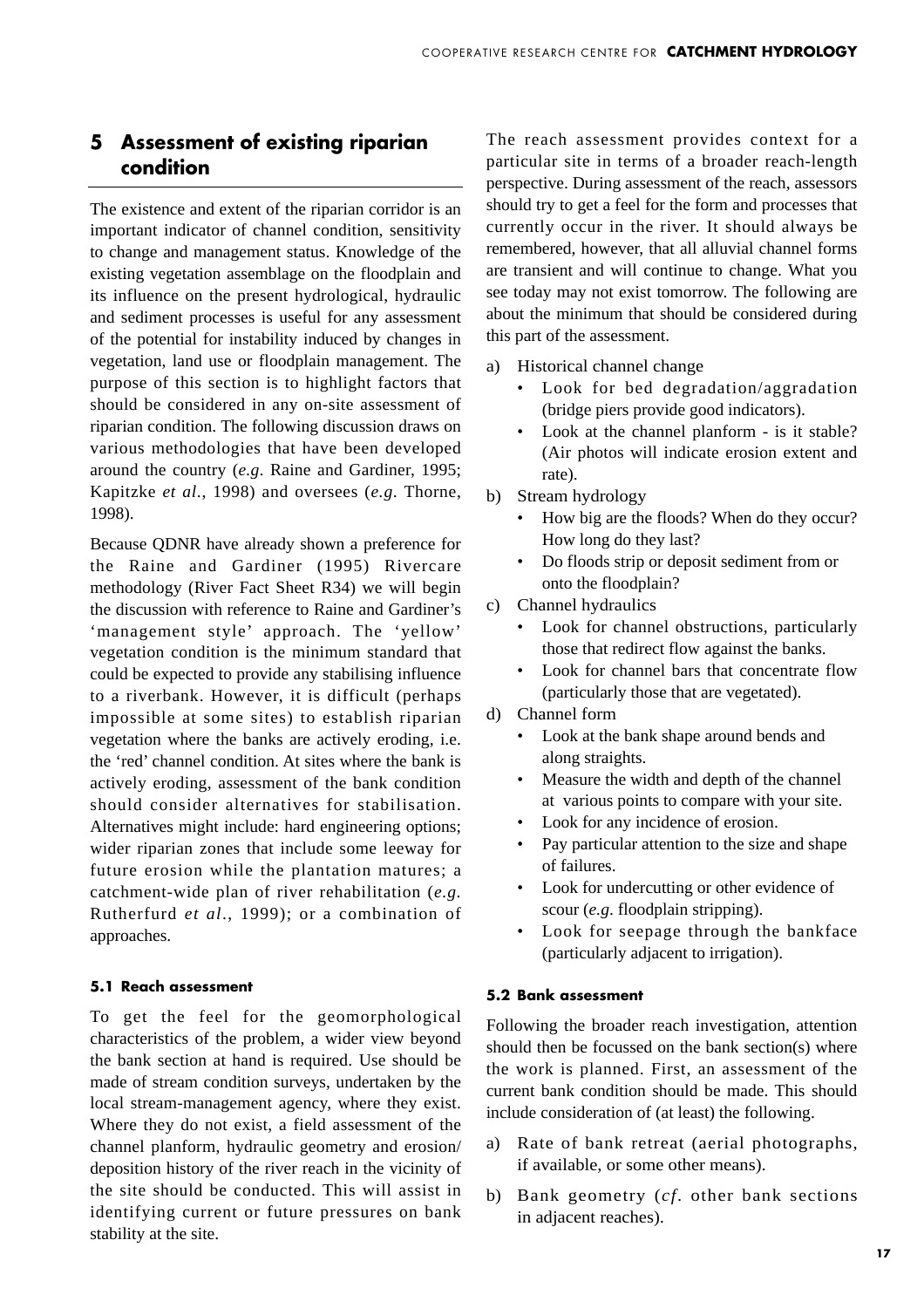- c) Signs of bank slumping (failed material along the toe, tension cracks, steep or undercut profiles, bare patches of soil on the bank face).
- d) Bank material (structure, stratification, strength, hydrology).
- e) Desiccation cracks.
- f) Windthrown trees.
- g) Seepage through the bank face.
- h) Stock tracks.

In those circumstances where the bank condition does not correspond to at least the yellow score overall, engineering strategies to remedy individual problems may need to be adopted in conjunction with revegetation. If the current bank condition relates to a yellow or better score, and the reach-length survey did not identify any future pressures, then it is probable that the planned revegetation can be established. Revegetation works should endeavour to make use of any native vegetation that is already growing at the site.

# **5.3 Vegetation assessment**

The next part of the process is to assess the condition of the local riparian community. In general, the assess-ment is conducted by comparing the *in situ* vegetation with nearby remnant stands of riparian forest. The vegetation assessment should consider the following points.

- a) Structure
	- Look for species in all of the structural elements typical of the bio-geographical region, *e.g*. in some regions groundcover may be missing due to overstorey shading.
- b) Species
	- Look for species with extensive root networks.
	- Look for a diversity of species this implies a mature state that is stable and wellestablished.
- c) Density
	- Continuous covers of all structural elements are preferable for bank stability.
- d) Location
	- Look for plants established near potential

failure planes either near the bank toe or on the floodplain some distance back from the bank-crest.

• Plants with deeper and more extensive root systems are better in these locations as the possibility of roots intersecting and strengthening potential failure planes is increased.

For those sites that score a green vegetation condition, no further planting is required. Sites with yellow or red vegetation scores require revegetation works.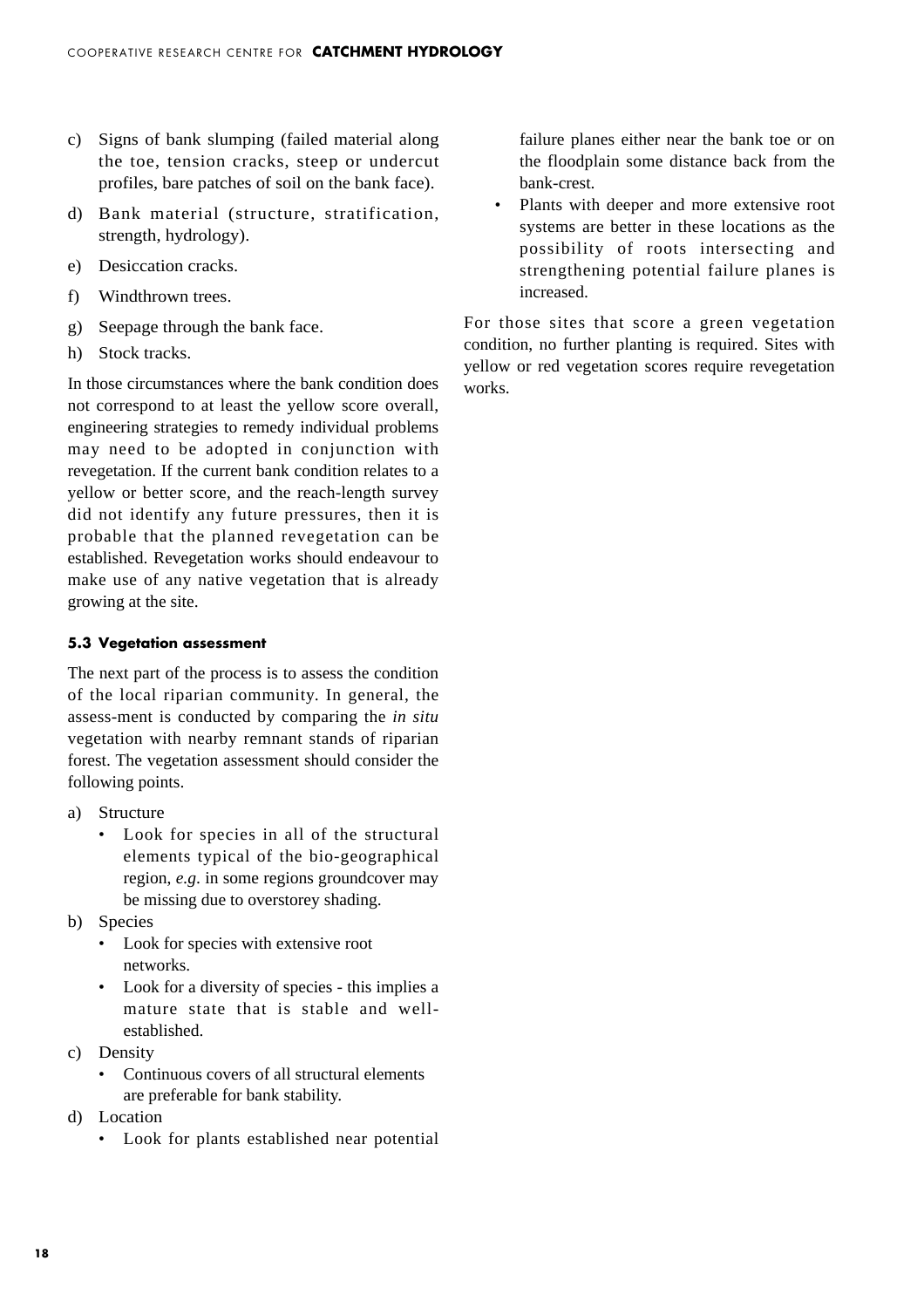# **6 Riparian plantation design**

The main consideration when designing riparian revegetation works for bank stability is continuity of cover. Spacing the overstorey to allow development of an extensive and intermeshed root network will do much to stabilise the bank section. The information in this section relates specifically to stabilising banks against mass failure by planting deep-rooted trees. However, associated planting of understorey, groundcover and macrophyte species will assist in controlling erosion by other mechanisms and ensure the ongoing stability of the site. Understorey and groundcover elements tend to be more important in resisting subaerial processes as they provide protection much closer to the soil surface. For protection against fluvial scour, groundcover and macrophytes are important as they slow the flow close to the bank. It should also be remembered that plants cannot provide instant reinforcement: their stabilising properties will improve with age.

# **6.1 Background**

The ideas presented below are based on the results of a physically based computer model of bank erosion processes and the effect on bank stability of tree root reinforcement. Further information on the model and its previous applications can be found in Abernethy and Rutherfurd (1999; subm.-a; subm.-b). The model has been successfully applied to and calibrated with bank conditions along the Latrobe River in Gippsland. We assessed the effect of vegetation on bank stability by analysing the tree root reinforcement of individual River Red Gums (*Eucalyptus camaldulensis*) and stands of Swamp Paperbark (*Melaleuca ericifolia*). The lateral position of the River Red Gum was allowed to vary while the Swamp Paperbark stands were maintained on the bank face - extending from the summer baseflow level over the bank-crest to about 1 m onto the floodplain.

Numerical modelling of bank stability requires detailed inputs of bank material strength properties, pore-water pressure distributions, channel drawdown conditions, bank geometry data and an assessment of the strength and distribution of root reinforcement throughout the bank profile. The level of detail required to fully parameterise our model is beyond

the scope of the type of stability assessment required here. Hence, the following broad recommendations are the product of a generalised application of the results of detailed analyses conducted on the Latrobe River.

The size and type of any mass failures observed during the site assessment phase will indicate the extent of bank instability at the site. We found that planting trees at locations where potential failure planes were likely to intercept the profile surface provided the greatest resistance to failure. Failure planes typically intercept the profile surface somewhere near the toe of the bank and somewhere on the floodplain surface behind the bank crest. For example, the location of the failure plane of a deepseated rotational failure on a 6 m high bank was some 5 m behind the bank crest on the Latrobe River. With no vegetation to reinforce this particular bank profile, our model predicted that the bank section was inherently unstable. The addition of a single mature River Red Gum, located at the failure plane on the floodplain, effectively stabilised the bank section (the factor of safety rose from 1 to 1.6).

Our modelling work indicated that many unstable degraded banks along the lower Latrobe River could be stabilised with vegetation. For the range of bank heights along the river, planting vegetation meant that the banks would have to become undercut before they failed. For example, our modelling showed that a 5 m high bank supporting no vegetation would fail when steepened to 70º by scour at the bank toe. However, further model simulations indicated that the same bank reinforced by mature tree roots would remain stable even when vertical. Undercutting was required to destabilise the bank.

Vegetated banks subject to bed-degradation without undercutting were stable up to some 2 m higher than vegetation-degraded bank sections. For example, a bare bank standing at 59º is stable until bed scour increases its height above 6.2 m. Reinforcing the bank with a mature root system improved stability such that with vegetation the bank is stable until its height exceeds 8.9 m. That there are no bank profiles on the lower Latrobe that are this high indicates the importance of undercutting and reinforcement by vegetation in controlling bank erosion along that river.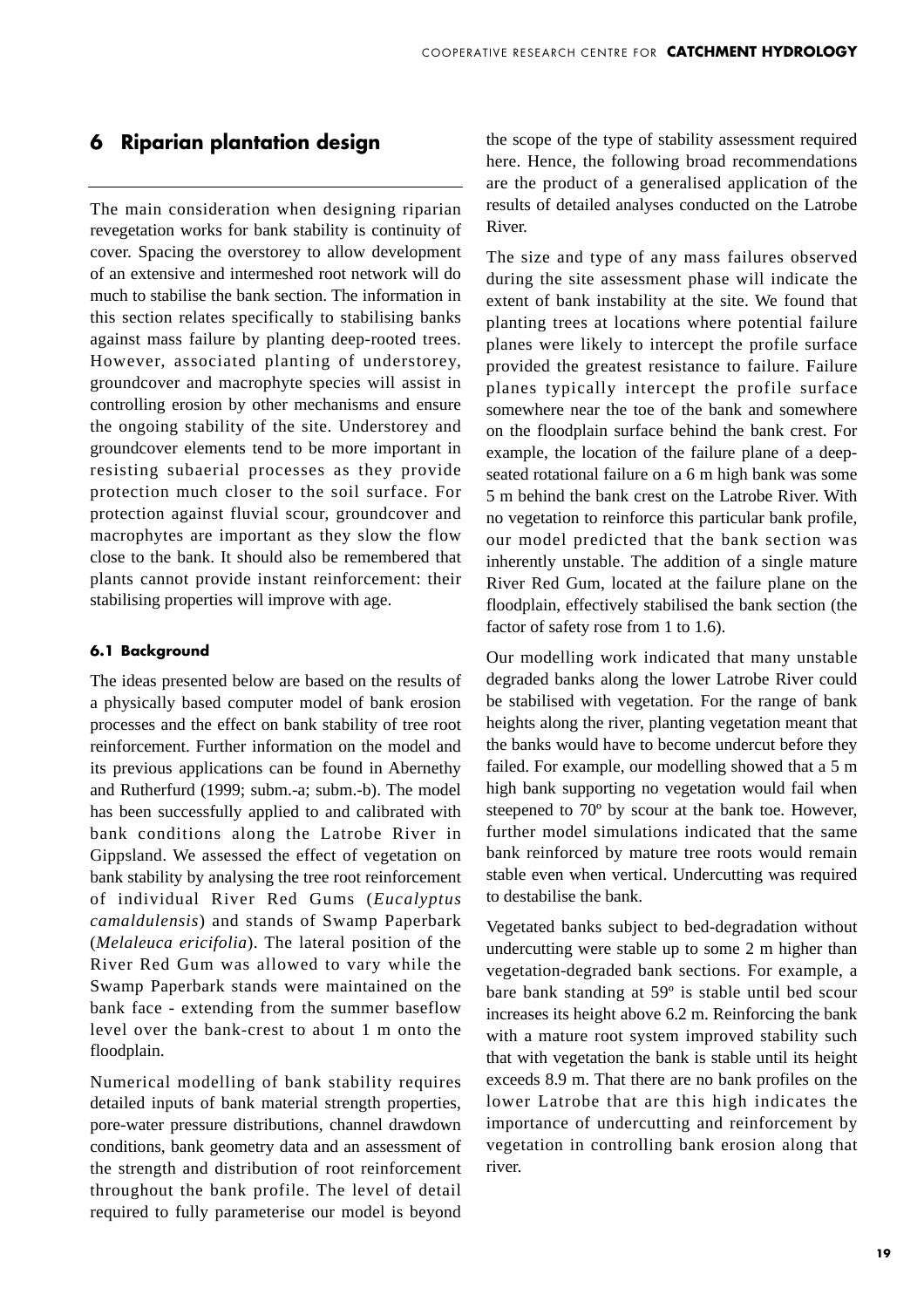|                                                                                                            | Time for plantation maturity                                              |                                                                           |
|------------------------------------------------------------------------------------------------------------|---------------------------------------------------------------------------|---------------------------------------------------------------------------|
|                                                                                                            | Twenty years                                                              | Fifty years                                                               |
| Current erosion rate<br>Design establishment width<br>Estimated erosion rate<br>Design establishment width | $0.5 \text{ m/year}$<br>10 metres<br>.016 x 40 = 0.64 m/year<br>13 metres | $0.5 \text{ m/year}$<br>25 metres<br>.016 x 40 = 0.64 m/year<br>32 metres |

**Table 2:** Estimating the design establishment width of the riparian zone for a 40 m wide channel with differing maturation rates.

#### **6.2 Site considerations**

The first step to consider is the environment in which a plant can or cannot thrive, for without ecological stability the mechanical advantages of the plantation cannot be assured. For final choice of species, reference should be made to published works or other local expertise. As a matter of course, plantations should mimic the natural lateral-zonation of species. Other aspects of vegetation/erosion interaction should also be considered in the final design. For example, a single line of trees established along the top of the bank could predispose some banks to failure induced by windthrow. Hence, planting wider riparian strips will not allow preferred lines of stress to develop in the bank.

Vegetation will not prevent all bank erosion from occurring. Even with an established and vigorous riparian forest, some bank adjustment will continue to occur. The riparian forest should be wide enough to allow some channel adjustment to take place without interrupting any agricultural activities occurring beyond the forest zone. Hence, the width of revegetation works must allow for the stabilisation of the present bank profile and for future bank adjustments.

Where the site assessment indicates that the bank is actively eroding, riparian zone design should allow for a period of maturation so that the reinforcing root networks of the dominant species may develop fully. In these circumstances, the riparian zone must be wide enough to allow the vegetation away from the bank line to mature by the time the erosion front reaches that point. If all of the vegetation is planted at the one time, the erosion front will meet progressively more established vegetation as it migrates back. The result will be a progressive decrease in the erosion rate. The width of this zone can be calculated as the time it takes the plantation to mature, multiplied by

the erosion rate (Section 1.3). Immature plants do provide some erosion resistance that increases as the plants grow. This increasing resistance tends to slow the erosion rate as the bank-line moves through the aging plantation. However, for the guidelines to be generally applied into an unknown future we stress that the full allowance (based on contemporary erosion rates) should be adopted in plantation design.

As an example (see also Table 2), if a plantation matures in 20 years, and the bank erosion rate is 0.5 m/year, then a minimum of 10 m additional riparian zone width is required before vegetation can control erosion in the long-term. Note that bank migration rates of 3 m per year have been measured in cleared Queensland rivers (*e.g.* Russell River). If you do not know the erosion rate for a migrating outside bend, then a rough rule-of-thumb is 1.6% of channel width per year. This is the median value from an unpublished data-set of 100 rivers (Cooperative Research Centre for Catchment Hydrology). Thus, a 40 m wide meandering channel, in an environment where the maturation of vegetation takes 50 years, will need 32 m of additional riparian zone (0.64 m/yr for 50 years).

The bank material on which we based our original modelling was a relatively homogenous silty loam with moderately low strength values when compared to those of typical cohesive riverbanks. For banks formed in cohesive clays, the riparian width calculation is likely to be somewhat conservative because the strength of the bank material itself will support higher and steeper bank profiles. The plantation width may be similarly conservative for banks formed in non-cohesive materials. For these bank types, groundcover species on the bank face (and macrophytes at the bank toe) are likely to provide most of the direct protection. However, other plant types will continue to perform stabilising roles,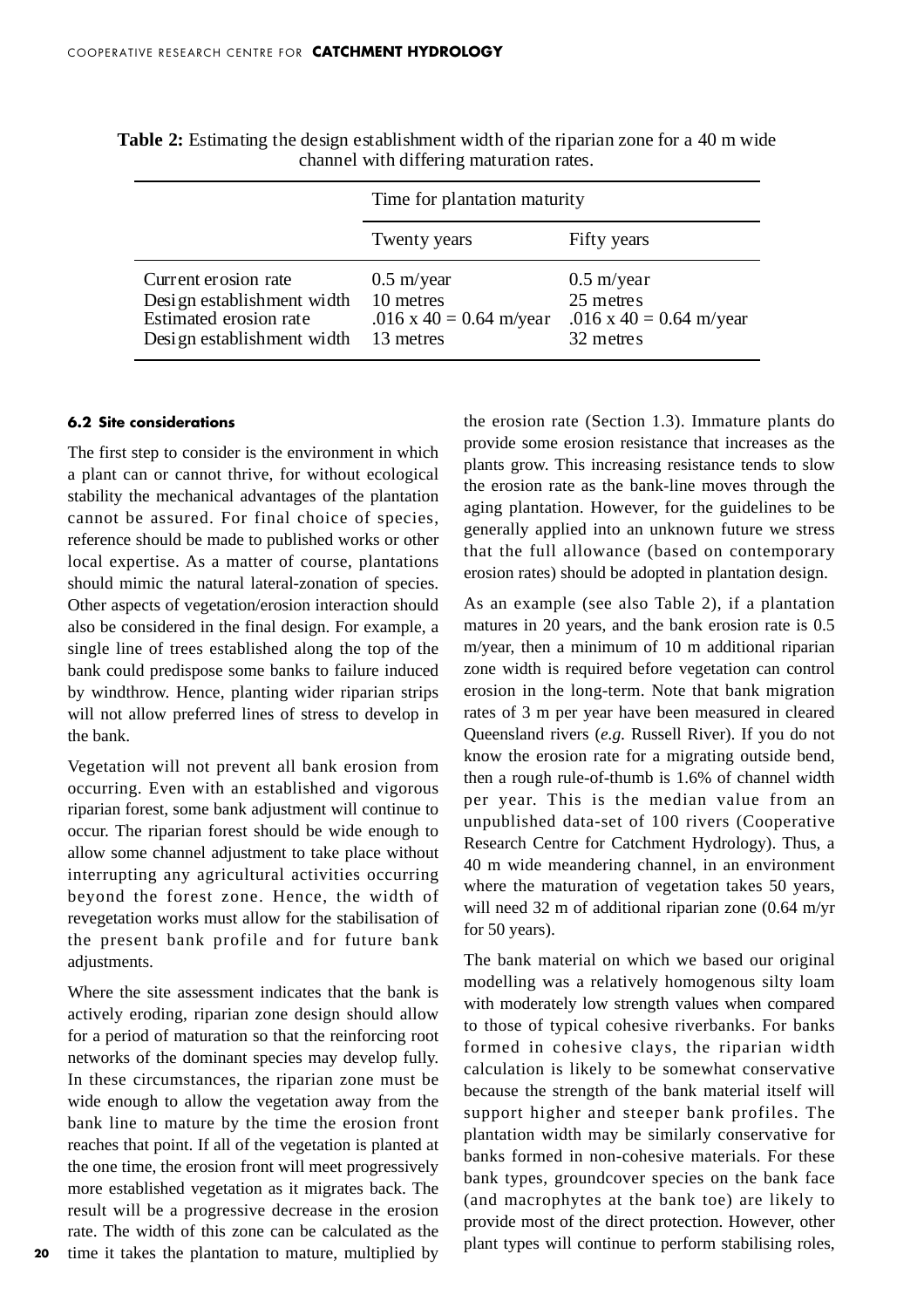such as modifying the bank hydrology to prevent high pore-water pressures.

The procedure outlined in Section 2 suggests a minimum width that can be generally applied. However, the results of our modelling on the Latrobe River suggest that individual trees even 15 m from the bank can still provide reinforcement to otherwise unstable bank sections. Hence, even trees at the margins of "over-wide" riparian strips will function as a bank stability agent. Even so, final design choices should be coloured by the results of the geomorphological, geotechnical, hydrological and hydraulic assessments of local conditions and the effect of these factors on bank overall bank stability. The bank geometry and the nature and rate of bank erosion (if any) will indicate any additional width, or special treatment, required and species make-up of the planned revegetation work.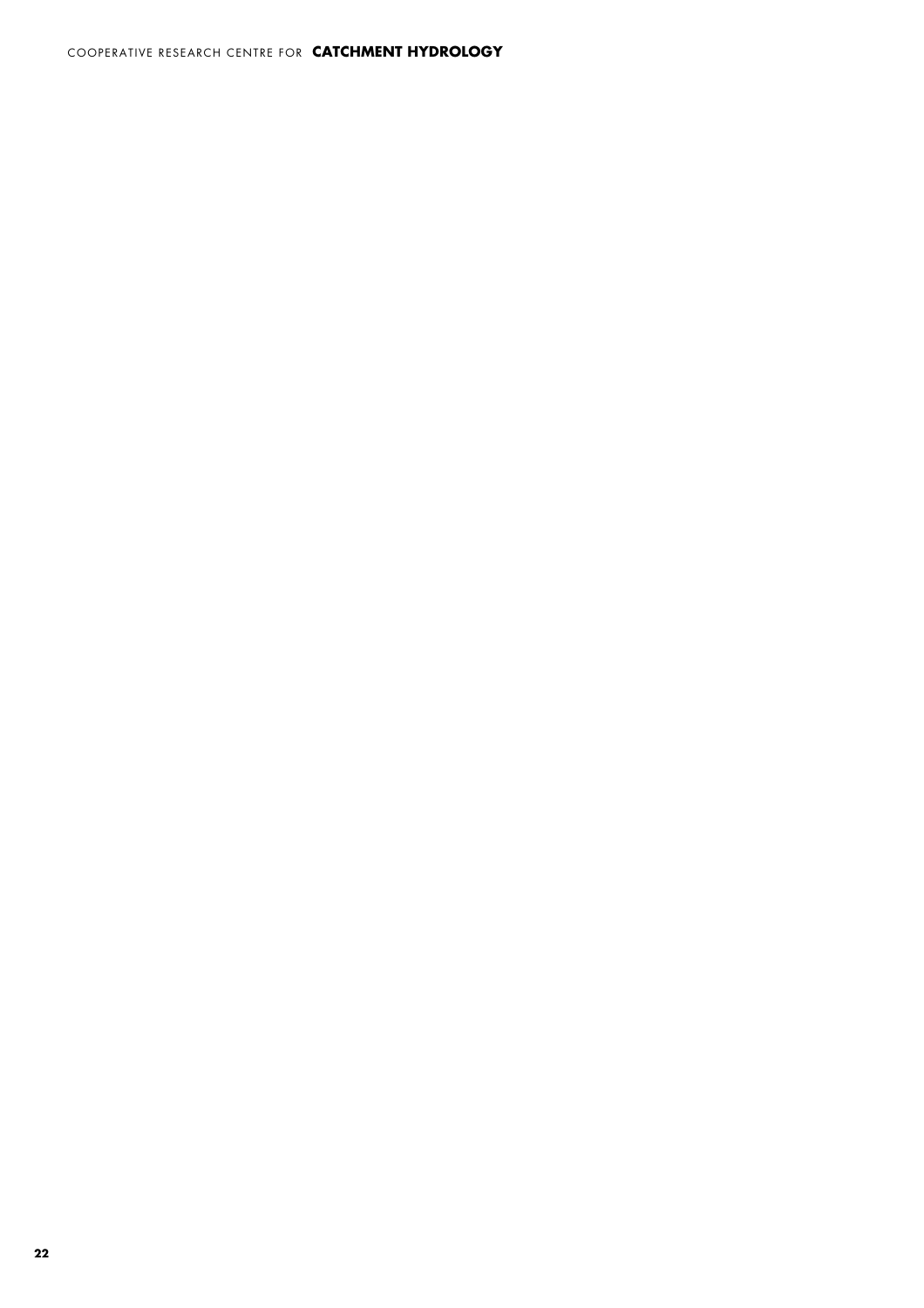# **7 Maintenance regimes**

There is a growing body of locally based information on appropriate species for riparian planting and their maintenance requirements. Reference should be made to works such as the QDNR River Facts Sheets, O'Donnell (1998) or Kapitzke *et al.* (1998). Regardless of their final makeup, riparian revegetation schemes should consider the following construction and maintenance principles.

- a) Consult local tree planting groups for advice on suitable species.
- b) Determine availability of suitable local plant stock.
- c) Ensure correct zonation of species and structural and floristic diversity.
- d) Plant to allow vegetation to establish before seasonal flooding.
- e) Plant in high density, if necessary, to maintain riparian zone integrity while immature.
- f) Thin selectively or provide secondary planting (as necessary) as plantation matures.
- g) Provide short-term stabilisation during early growth, as required.
- h) Temporarily irrigate to establish plantation, as required.
- i) Weed, as necessary (mulch is commonly used to provide initial weed control and reduce evaporation).
- j) Fence and/or manage stock to preserve corridor continuity.
- k) Follow suitable guidelines for planting.

# **8 Alternatives to vegetation**

Where high levels of stability are required to protect infrastructure such as bridges or buildings, or where the erosion rate is such that riparian plants cannot be established, alternative schemes should be considered before deciding on a bank stabilisation program. Alternative schemes should always be evaluated against the guideline objectives. Kapitzke *et al*. (1998) detail a number of alternative treatments, some of which include:

- a) rock revetment;
- b) bank profile battering
- c) groynes and retards; and
- d) combination of either or some of the above with vegetation.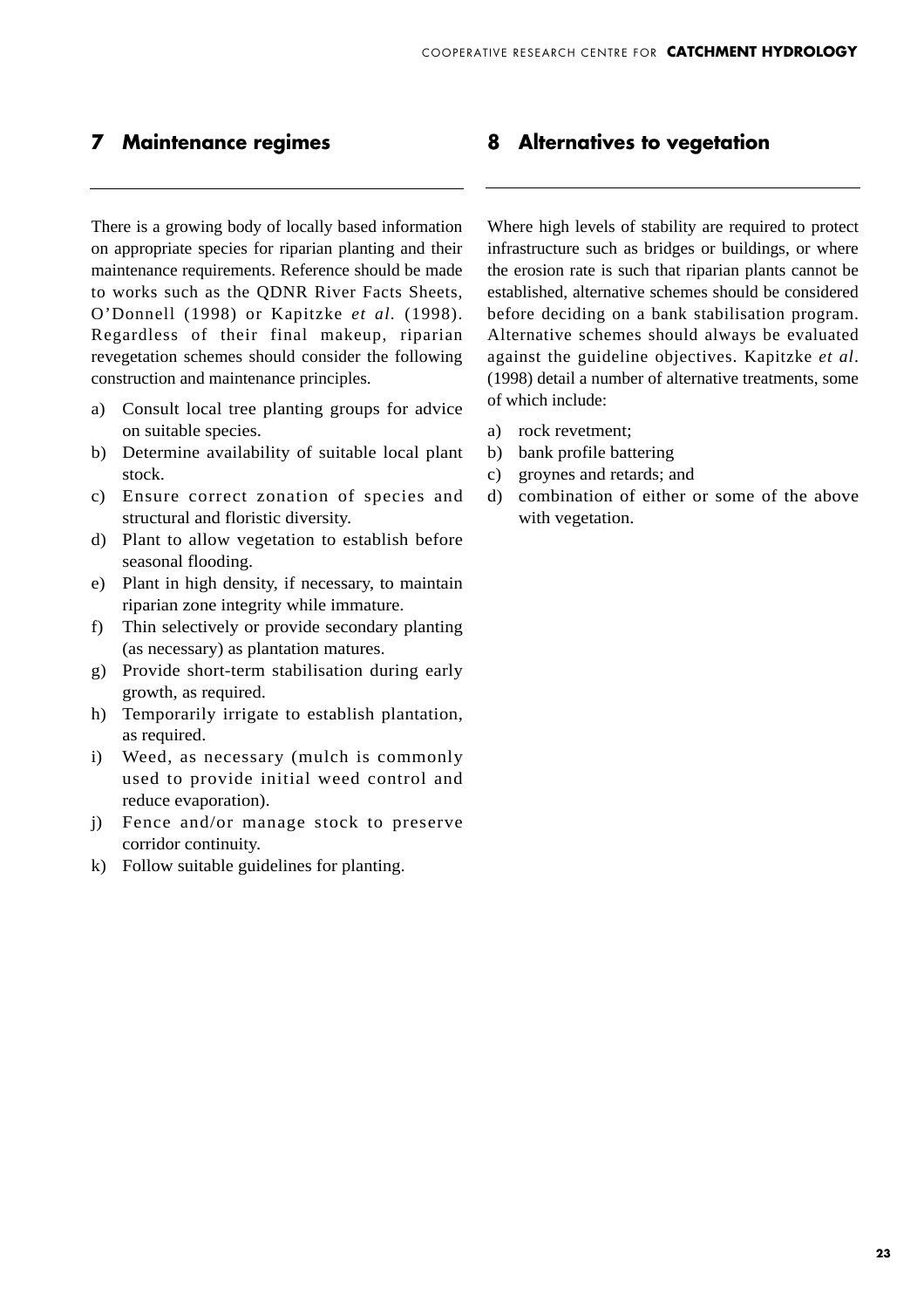# **9 Bibliography**

Abernethy, B., 1999. *On the Role of Woody Vegetation in Riverbank Stability*. PhD Thesis, Monash University, Melbourne.

Abernethy, B. and I.D. Rutherfurd, 1996. Vegetation and bank stability in relation to changing channel scale. In I.D. Rutherfurd and M. Walker (eds.), *Stream Management '96, Proceedings of the First National Conference on Stream Management in Australia, Merrijig*. Cooperative Research Centre for Catchment Hydrology, Melbourne, 213-9.

Abernethy, B. and I.D. Rutherfurd, 1998a. Scale analysis of bank stability: targeting river reaches for riparian revegetation. In H.O. Hansen and B.L. Madsen (eds.), *River Restoration '96 - Session Lectures Proceedings. International Conference Arranged by the European Centre for River Restoration, 9-13 September, 1996, Silkeborg*. National Environmental Research Institute, Silkeborg, 50-6.

Abernethy, B. and I.D. Rutherfurd, 1998b. Where along a river's length will vegetation most effectively stabilise stream banks? *Geomorphology*, 23(1): 55-75.

Abernethy, B. and I.D. Rutherfurd, 1999. Riverbank reinforcement by riparian roots. In I.D. Rutherfurd and R. Bartley (eds.), *The Challenge of Rehabilitating Australian Streams, Proceedings of the Second Australian Stream Management Conference, Adelaide*. Cooperative Research Centre for Catchment Hydrology, Melbourne, 1-7.

Abernethy, B. and I.D. Rutherfurd, in press. The distribution and strength of riparian tree roots in relation to riverbank reinforcement. *Hydrological Processes*.

Abernethy, B. and I.D. Rutherfurd, subm.-b. The effect of riparian tree roots on riverbank stability. *Earth Surface Processes and Landforms*.

Alonso, C.V. and S.T. Combs, 1990. Streambank erosion due to bed degradation - a model concept. *Transactions of the American Society of Agricultural Engineers*, 33(4): 1239-48.

Bache, D.H. and I.A. MacAskill, 1984. *Vegetation in Civil and Landscape Engineering*. Granada Publishing, London.

Barker, D.H., 1986. Enhancement of slope stability by vegetation. *Ground Engineering*, 19(3): 11-5.

Bonham, A.J., 1980. *Bank Protection Using Emergent Plants Against Boatwash in Rivers and Canals*, Report IT206. Hydraulics Research Station, Wallingford.

Chang, H.H., 1988. *Fluvial Processes in River Engineering*. Wiley and Sons, New York.

Coppin, N.J. and I.G. Richards, 1990. *Use of Vegetation in Civil Engineering*. Construction Industry Research and Information Association / Butterworths, London.

Coutts, M.P., 1983. Root architecture and tree stability. *Plant and Soil*, 71: 171-88.

Cummins, K.W., 1993. Ecology of Riparian Zones. In S.E. Bunn, B.J. Pusey and P. Price (eds.), *Ecology and Management of Riparian Zones in Australia*. Land and Water Resources Research and Development Corporation, Occasional Paper No. 05/93, Canberra, 5-20.

Ennos, A.R., 1993. The scaling of root anchorage. *Journal of Theoretical Biology*, 161: 61-75.

Fitter, A.H. and A.R. Ennos, 1989. Architectural constraints to root system function. *Aspects of Applied Biology*, 22: 15-22.

Frankenberg, J., W.K. Tennant and W. Tilleard, 1996. Mechanisms of streambank erosion. In I.D. Rutherfurd and M. Walker (eds.), *Stream Management '96, Proceedings of the First National Conference on Stream Management in Australia, Merrijig*. Cooperative Research Centre for Catchment Hydrology, Melbourne, 93-8.

Gray, D.H., 1995. Influence of vegetation on the stability of slopes. In D.H. Barker (ed.) *Vegetation and slopes: stabilisation, protection and ecology, University Museum, Oxford*. Telford, London, 2-25.

Gray, D.H. and A.T. Leiser, 1982. *Biotechnical Slope Protection and Erosion Control*. Van Nostrand Reinhold Company, New York.

Gray, D.H. and R.B. Sotir, 1996. *Biotechnical and Soil Bioengineering Slope Stabilisation: a Practical Guide for Erosion Control*. Wiley, New York.

Greenway, D.R., 1987. Vegetation and slope stability. In M.G. Anderson and K.S. Richards (eds.), *Slope Stability*. Wiley, Chichester, 187-230.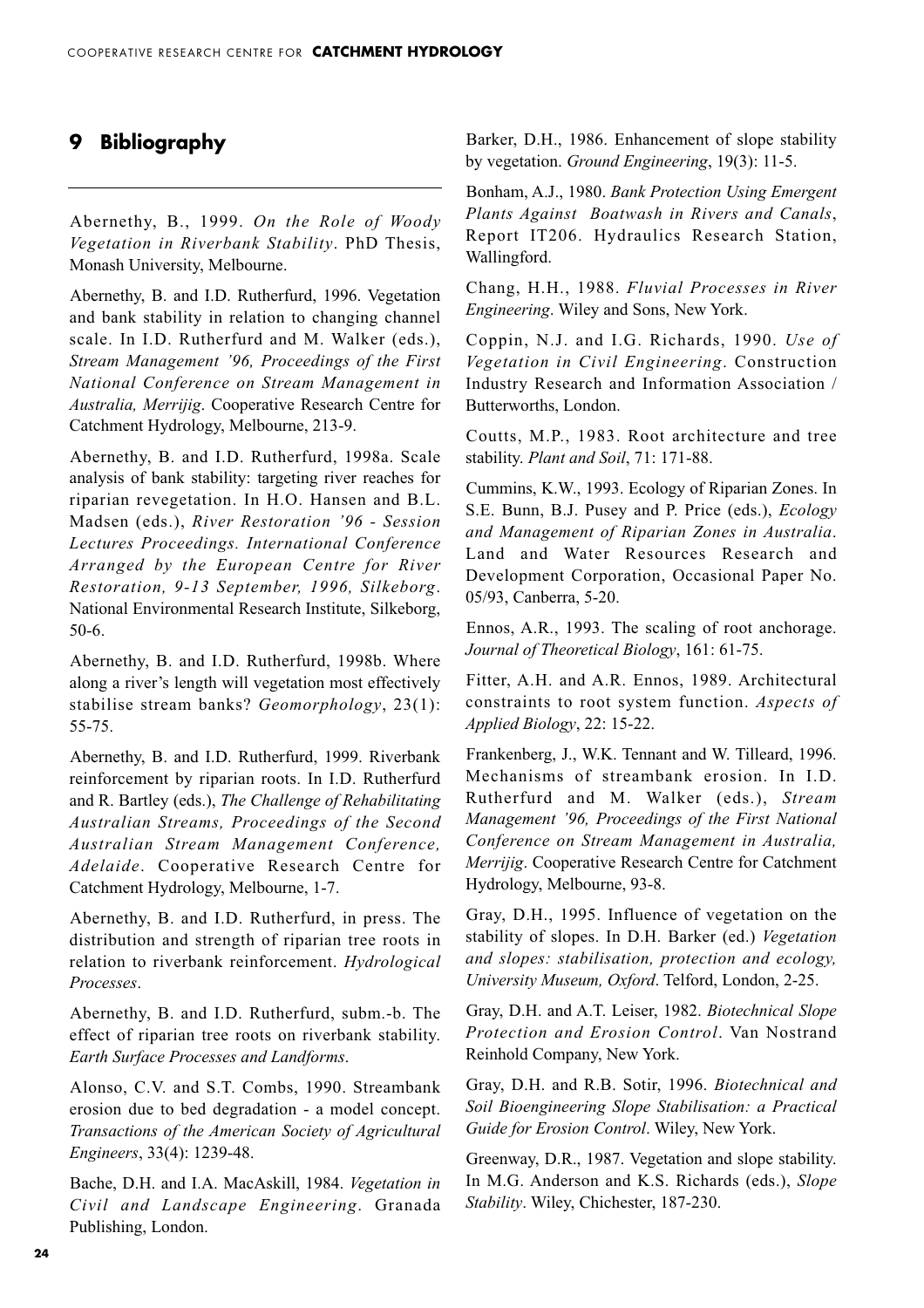Greenwood, E.A.N., L. Klein, J.D. Beresford and G.D. Watson, 1985. Differences in annual evaporation between grazed pasture and *Eucalyptus* species in plantations on a saline farm catchment. *Journal of Hydrology*, 78: 261-78.

Hagerty, D.J., 1991. Piping/sapping erosion. I Basic considerations. *Journal of Hydraulic Engineering*, 117(8): 991-1008.

Hemphill, R.W. and M.E. Bramley, 1989. *Protection of River and Canal Banks, a Guide to Selection and Design*. CIRIA Water Engineering Report, Butterworths, London.

Kapitzke, I.R., R.G. Pearson, S.G. Smithers, M.R. Crees, L.B. Sands, S.D. Skull and A.J. Johnston, 1998. *Stream Stabilisation for Rehabilitation in North-East Queensland*. Land and Water Resources Research and Development Corporation, Occasional Paper 05/98, Canberra.

Karssies, L.E. and I.P. Prosser, 1999. *Guidelines for Riparian filter Strips for Queensland Irrigators*. CSIRO Land and Water Technical Report, 32/99. CSIRO, Canberra.

Kirkby, M.J. and R.P.C. Morgan, 1980. *Soil Erosion*. Wiley, Chichester.

Knighton, A.D., 1973. Riverbank erosion in relation to streamflow conditions, River Bollin-Dean, Cheshire. *East Midland Geographer*, 5: 416-26.

Kouwen, N., 1988. Field estimation of the biomechanical properties of grass. *Journal of Hydraulic Research*, 26(5): 559-68.

Little, W.C., C.R. Thorne and J.B. Murphey, 1982. Mass bank failure analysis of selected Yazoo Basin streams. *Transactions of the American Society of Agricultural Engineers*, 25: 1321-8.

O'Donnell, S., 1998. *Management of River and Creek Bank Plantings in Sub-tropical Coastal Riparian Rainforest*. Mary River Catchment Coordinating Committee, Gympie.

Pen, L.J., 1994. *Condition of the Kalgan River Foreshores 1992/93*. Draft Report to the Albany Waterways Management Authority, Oyster Harbour Catchment Group and the Department of Agriculture WA. Waterways Commission, Perth.

Raine, A.W. and J.N. Gardiner, 1995. *Rivercare: Guidelines for Ecologically Sustainable Management of Rivers and Riparian Vegetation*. Land and Water Resources Research and Development Corporation, Occasional Paper Series No. 03/95, Canberra.

Rutherfurd, I.D., K. Jerrie and N. Marsh, 1999. *A Rehabilitation Manual for Australian Streams*. On line: http://www.lwrrdc.gov.au/v1srm.htm, 1 September, 1999. Text and figures.

Shields, F.D. and D.H. Gray, 1992. Effects of woody vegetation on sandy levee integrity. *Water Resources Bulletin*, 28(6): 917-31.

Simons, D.B. and R.-M. Li, 1982. Bank erosion on regulated rivers. In R.D. Hey, J.C. Bathurst and C.R. Thorne (eds.), *Gravel-Bed Rivers: Fluvial Processes, Engineering and Management*. Wiley, Chichester, 717-47.

Styczen, M.E. and R.P.C. Morgan, 1995. Engineering properties of vegetation. In R.P.C. Morgan and R.J. Rickson (eds.), *Slope Stabilisation and Erosion Control: A Bioengineering Approach*. E & FN Spon, London, 5-58.

Technology Research Centre for Riverfront Development (ed.), 1997. *Proposed Guidelines on the Clearing and Planting of Trees in Rivers*. Sankaido Book Publishing Co. Ltd., Tokyo.

Thorne, C.R., 1982. Processes and mechanisms of riverbank erosion. In R.D. Hey, J.C. Bathurst and C.R. Thorne (eds.), *Gravel-Bed Rivers: Fluvial Processes, Engineering and Management*. Wiley, Chichester, 227-71.

Thorne, C.R., 1990. Effects of vegetation on riverbank erosion and stability. In J.B. Thornes (ed.), *Vegetation and Erosion*. Wiley, Chichester, 125-43.

Thorne, C.R., 1998. *Stream Reconnaissance Handbook*. Wiley, Chichester.

Thorne, C.R. and J. Lewin, 1979. Bank processes, bed material movement and planform development in a meandering river. In D.D. Rhodes and G.P. Williams (eds.), *Adjustments of the Fluvial System*. Kendall/Hunt, Dubuque, 117-37.

Thorne, S.D. and D.J. Furbish, 1995. Influences of course bank roughness on flow within a sharply curved river bend. *Geomorphology*, 12(3): 241-57.

Trimble, S.W. and A.C. Mendel, 1995. The cow as a geomorphic agent - a critical review. *Geomorphology*, 13: 233-53.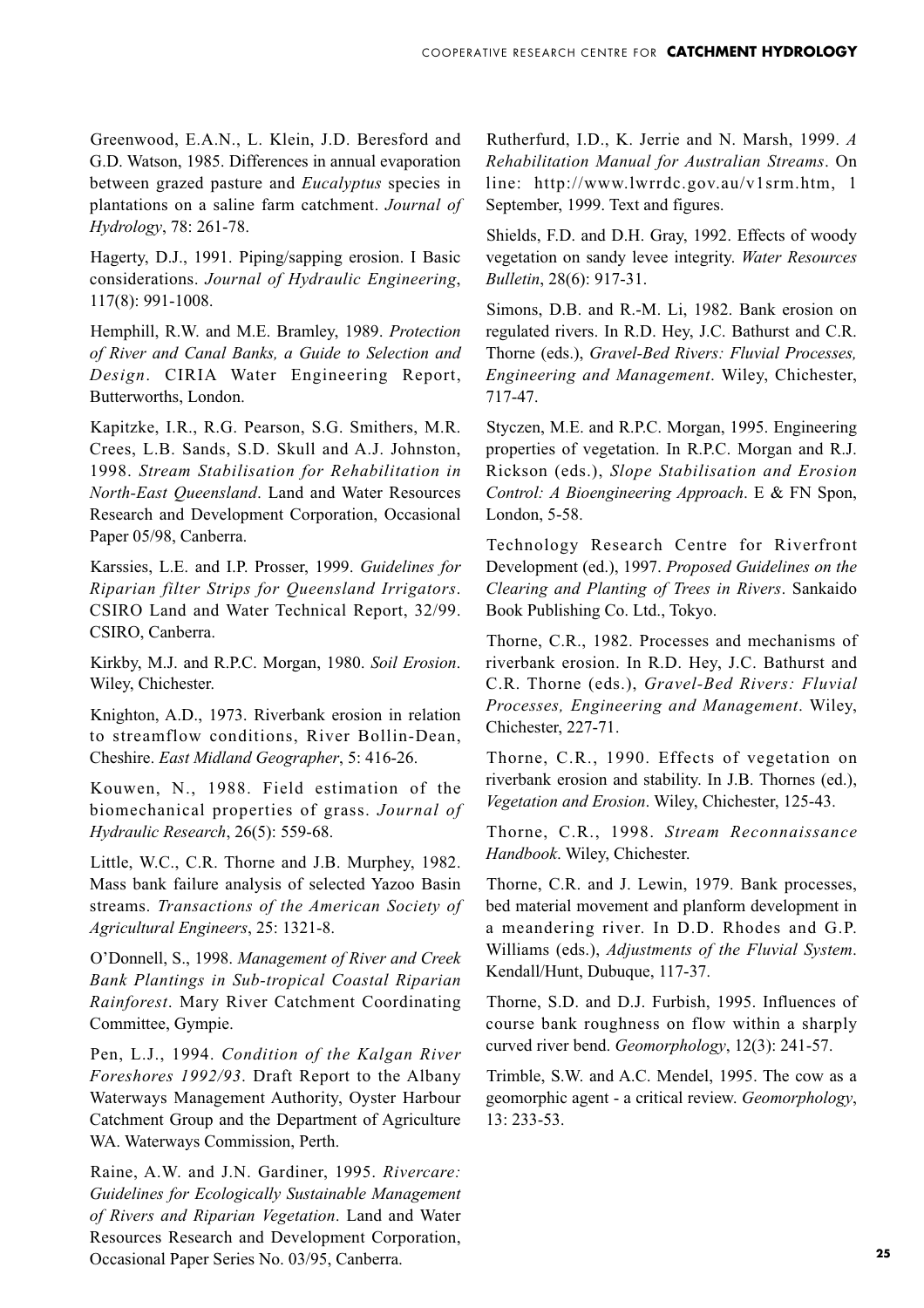# **Appendix A: Assessment tables**

|  | Table A1: Catchment level assessment |  |
|--|--------------------------------------|--|
|--|--------------------------------------|--|

| Question                                                | <b>Evidence/information source</b>                                                                       | <b>Planning outcome</b>                                                                                                                                                                                                                                                                                                                                                                                           |
|---------------------------------------------------------|----------------------------------------------------------------------------------------------------------|-------------------------------------------------------------------------------------------------------------------------------------------------------------------------------------------------------------------------------------------------------------------------------------------------------------------------------------------------------------------------------------------------------------------|
| How has landuse in the catchment<br>altered?            | Urbanisation, forestry, agriculture,<br>irrigation, regulation, extraction                               | Changed catchment hydrology from<br>altered landuse is generally reflected in<br>channel adjustment. It may be that your<br>site has yet to be affected by these<br>adjustments but your plan should account                                                                                                                                                                                                      |
| Has the flow regime changed?                            | Banks inundated longer, changed flood<br>cycles, aggradation/degradation                                 |                                                                                                                                                                                                                                                                                                                                                                                                                   |
| Has the sediment load changed?                          | Floodplain stripping, overbank<br>deposition, gully erosion, sand slugs                                  | for impacts such as a knick-point moving<br>through the site, deepening the channel.<br>Or weed infestation causing maintenance                                                                                                                                                                                                                                                                                   |
| Has the channel changed?                                | Channelisation, extraction, knick-point<br>migration                                                     | problems. The key is to be aware of<br>current and potential pressures that may                                                                                                                                                                                                                                                                                                                                   |
| Are there any weed sources?                             | Weed infestations                                                                                        | be the result of activities elsewhere in the<br>catchment.                                                                                                                                                                                                                                                                                                                                                        |
| Are there other individuals or<br>groups that can help? | Federal, State, Local Government<br>Landcare, Greening Australia, etc.<br>Catchment groups<br>Neighbours | Don't try to reinvent the wheel. Look at<br>all the available sources of information<br>and use whatever is useful or appropriate<br>for your site. Useful documents might<br>include catchment management plans<br>where they exist, or other LWMP's. You<br>should also try to inspect other sites that<br>have undergone stability works.<br>Critically appraise them and adapt/adopt<br>the successful ideas. |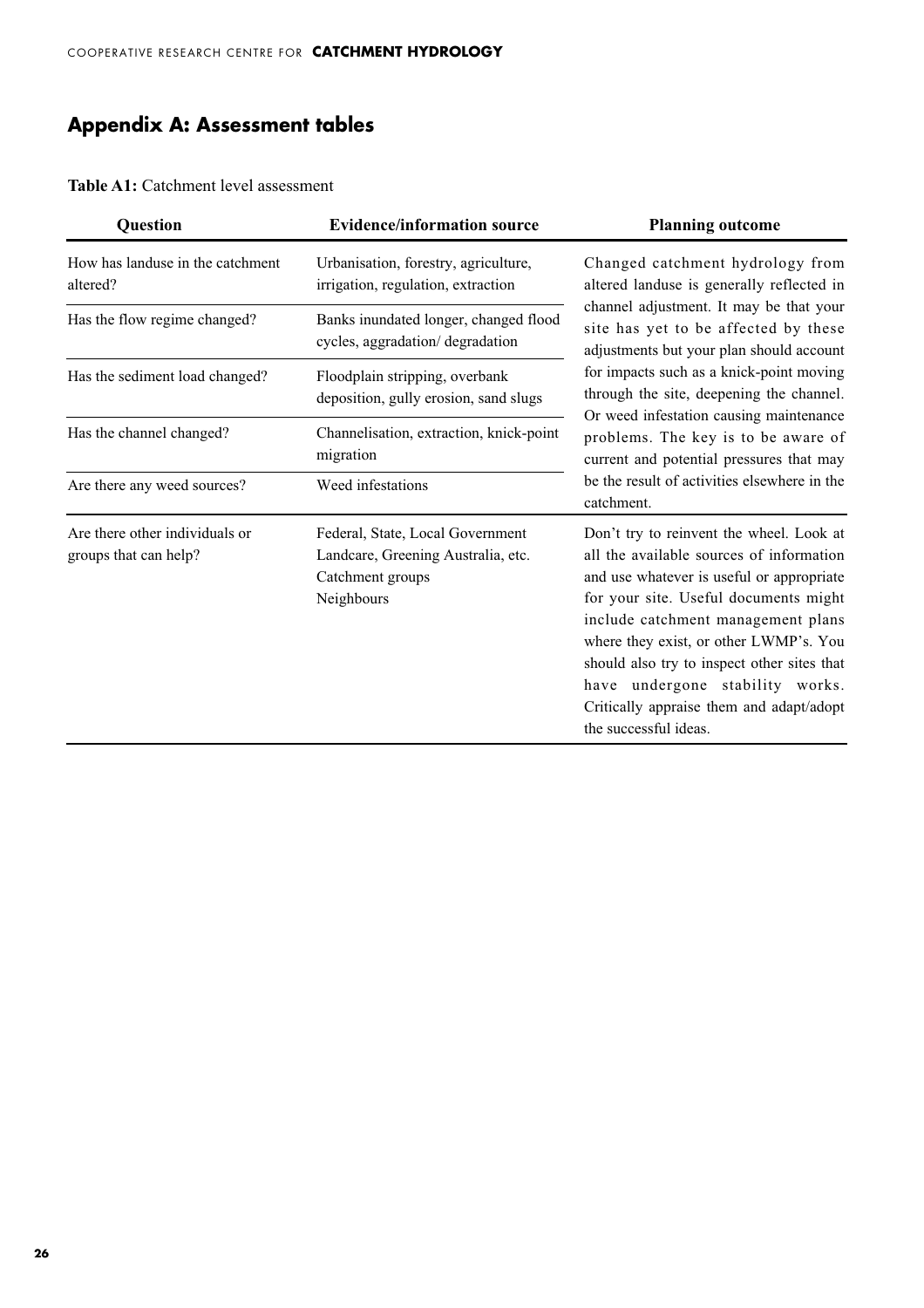# **Table A2:** Reach level assessment.

| Question                                                    | <b>Evidence/information source</b>                                                                                                    | <b>Planning outcome</b>                                                                                                                                                                                                                                                                                          |
|-------------------------------------------------------------|---------------------------------------------------------------------------------------------------------------------------------------|------------------------------------------------------------------------------------------------------------------------------------------------------------------------------------------------------------------------------------------------------------------------------------------------------------------|
| What is the catchment context of<br>your site?              | Catchment area, discharge, channel size                                                                                               | Expect dominant erosion processes to<br>change with position in the catchment.<br>As catchment area, discharge and<br>channel size increase, the dominant<br>erosion process will change from<br>subaerial to scour to mass failure. The<br>stabilising effect of vegetation will<br>change with changing scale. |
| What is the channel form?                                   | Channel form relies to some extent on<br>position in the catchment                                                                    | The object of this exercise is to assess the<br>channel form around your site. With a                                                                                                                                                                                                                            |
| Freedom to migrate?                                         | Channel constrained by hillslopes or<br>bedrock, or unconstrained by open<br>floodplain                                               | clear picture of what the river looks like,<br>you will be able to detect anomalies at<br>your site. These may indicate specific                                                                                                                                                                                 |
| Sinuosity?                                                  | Inspect planform from maps/air photos                                                                                                 | problems that should be addressed. Be                                                                                                                                                                                                                                                                            |
| Width/depth?                                                | Measure cross-sections in the field                                                                                                   | aware that outside banks naturally erode<br>preferentially and that the width/ depth of                                                                                                                                                                                                                          |
| Gradient?                                                   | Measured channel length between<br>contours on topographic maps                                                                       | bends and inflections will differ. Locally<br>steep channel sections may be more                                                                                                                                                                                                                                 |
| Bed and bank material?                                      | Field inspection - shear strength<br>increases from gravel to sand to silt to<br>clay                                                 | prone to erosion. Remnant patches of<br>riparian vegetation will help guide your<br>choice of revegetation species.                                                                                                                                                                                              |
| Vegetation?                                                 | Assess condition of riparian vegetation<br>- pay particular attention to native<br>remnants                                           |                                                                                                                                                                                                                                                                                                                  |
| What is the channel history?                                | Mainly applicable to floodplain reaches                                                                                               | The object of this exercise is again to                                                                                                                                                                                                                                                                          |
| Has the channel avulsed?                                    | Look for billabongs on maps or on the<br>ground                                                                                       | provide a wider context for the pressures<br>acting on your site. Knowing the<br>pressures helps to predict the likely                                                                                                                                                                                           |
| Is there active meander<br>migration?                       | Inspect sequential air photos                                                                                                         | channel response and allows for<br>appropriate planning. It is cheaper and                                                                                                                                                                                                                                       |
| Is the channel bed degrading,<br>aggrading or stable?       | Bridge piers can often be used to assess<br>long-term bed movements                                                                   | more effective to be proactive rather than<br>reactive.                                                                                                                                                                                                                                                          |
| Has channel been directly<br>disturbed by human activities? | Extraction, meander cutoffs, snagging,<br>riparian clearing, etc.                                                                     |                                                                                                                                                                                                                                                                                                                  |
| Is there any incidence of erosion?                          | Only answered by field inspection                                                                                                     | A critical evaluation of the nature, typical<br>location and extent of all erosion<br>processes operating throughout the reach<br>will help your site evaluation<br>enormously. Pay particular attention to<br>other works in the reach and try to<br>determine                                                  |
| What is the dominant erosion<br>process?                    | Look for slump-blocks, undercutting,<br>seepage on the bankface etc.                                                                  |                                                                                                                                                                                                                                                                                                                  |
| Is it widespread?                                           | Inspect the reach and note where the<br>erosion occurs: outside banks,<br>inflections, inside banks, or on<br>vegetated bank sections |                                                                                                                                                                                                                                                                                                                  |
| Can it be controlled with<br>vegetation?                    | Determine if vegetated sections are as<br>prone to erosion as cleared sections.                                                       |                                                                                                                                                                                                                                                                                                                  |
| Has any stability work been<br>undertaken?                  | Ask your neighbours. Contact your<br>local Council. Go and inspect the sites.                                                         |                                                                                                                                                                                                                                                                                                                  |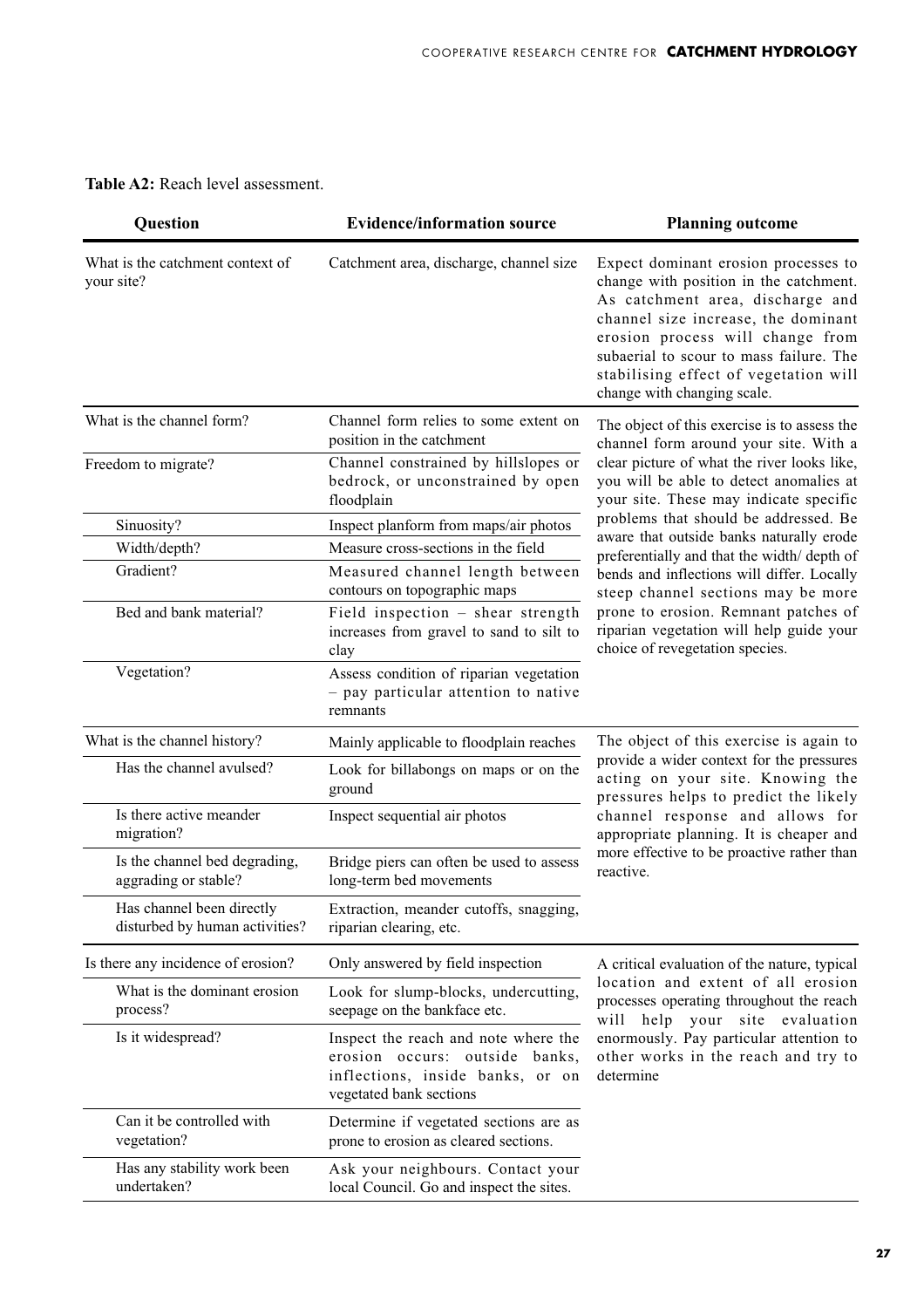**Table A3:** Site level assessment.

| Question                                  | <b>Evidence/information source</b>                                                             | <b>Planning outcome</b>                                                                                                                                                                                                                                 |
|-------------------------------------------|------------------------------------------------------------------------------------------------|---------------------------------------------------------------------------------------------------------------------------------------------------------------------------------------------------------------------------------------------------------|
| What are the local channel<br>influences? | Identifying local channel influences will<br>highlight immediate potential for future          |                                                                                                                                                                                                                                                         |
| Planform?                                 | Bend, inflection, straight                                                                     | instability. Some of these may present<br>problems for establishing plants and will<br>need to be treated prior to any other<br>work.                                                                                                                   |
| Width/depth                               | Compare with elsewhere in reach                                                                |                                                                                                                                                                                                                                                         |
| Hydraulic?                                | Bars, snags, tributaries                                                                       |                                                                                                                                                                                                                                                         |
| Bed?                                      | Bed material, bed control structures                                                           |                                                                                                                                                                                                                                                         |
| What is the bank form?                    | Compare with banks in similar<br>positions along the reach                                     | The current bank form will tell you much<br>about the immediate short term stability<br>of the bank. Look at the bank carefully.                                                                                                                        |
| Geometry?                                 | Height, angle, shape (undercut, convex,<br>concave)                                            |                                                                                                                                                                                                                                                         |
| Material?                                 | Cohesive clays, non-cohesive sands                                                             |                                                                                                                                                                                                                                                         |
| Bank margins?                             | Hillslope, floodplain                                                                          |                                                                                                                                                                                                                                                         |
| What is the bank history?                 | Compare with reach assessment                                                                  | The history of the bank along with                                                                                                                                                                                                                      |
| Stable?                                   | No sign of erosion and air photos do<br>not indicate retreat                                   | knowledge of its present form will<br>indicate much about the processes at<br>work on the bank. Sometimes, banks that                                                                                                                                   |
| Steepening?                               | Progressive slumping leading to steep<br>bare banks, concentrated scour at base<br>of bank     | appear stable are seen to be actively<br>eroding when their history is reviewed.                                                                                                                                                                        |
| Heightening?                              | Local channel incision, compare with<br>reach                                                  |                                                                                                                                                                                                                                                         |
| Parallel retreat?                         | May be hard to detect, examine air<br>photos carefully                                         |                                                                                                                                                                                                                                                         |
| What is the erosion process?              | Correct identification of the type, extent,                                                    |                                                                                                                                                                                                                                                         |
| Mass failure?                             | Slump-blocks, tension cracks                                                                   | and magnitude of the active erosion<br>process is paramount to successfully                                                                                                                                                                             |
| Fluvial scour?                            | Undercutting, scour around trees,<br>slump-block removal                                       | stabilising a riverbank with vegetation.<br>Great care should be taken to assess all of                                                                                                                                                                 |
| Subaerial preparation?                    | Seepage on the bank face, dry and<br>cracking bank material, fallen trees, rill<br>development | the available evidence.                                                                                                                                                                                                                                 |
| What is the riparian condition?           | Compare with some benchmark – either<br>remnant stands or seek expert advice                   | This is the starting point for your<br>revegetation strategy. Take care to                                                                                                                                                                              |
| Structural elements?                      | Compare existing elements with<br>benchmark                                                    | identify future pressures on the plants. If<br>necessary, allow for season, recent floods<br>and droughts etc. when you inspect the<br>site.                                                                                                            |
| Species mix?                              | Identify useful/harmful species and<br>identify species zonation                               |                                                                                                                                                                                                                                                         |
| Percent cover?                            | Estimate cover of all structural<br>elements                                                   |                                                                                                                                                                                                                                                         |
| Pressures?                                | Pressures may be grazing, or weeds,<br>etc.                                                    |                                                                                                                                                                                                                                                         |
| What is the landuse at the site?          | Cropping, irrigation (flood, spray etc.),<br>grazing, residential, shed, etc.                  | The landuse at the site may call for a<br>modification to the design of the strip. Be<br>sure to seek advice before ruling some<br>species in and some out. Be aware that<br>terrestrial activities as well as fluvial can<br>affect the riparian zone. |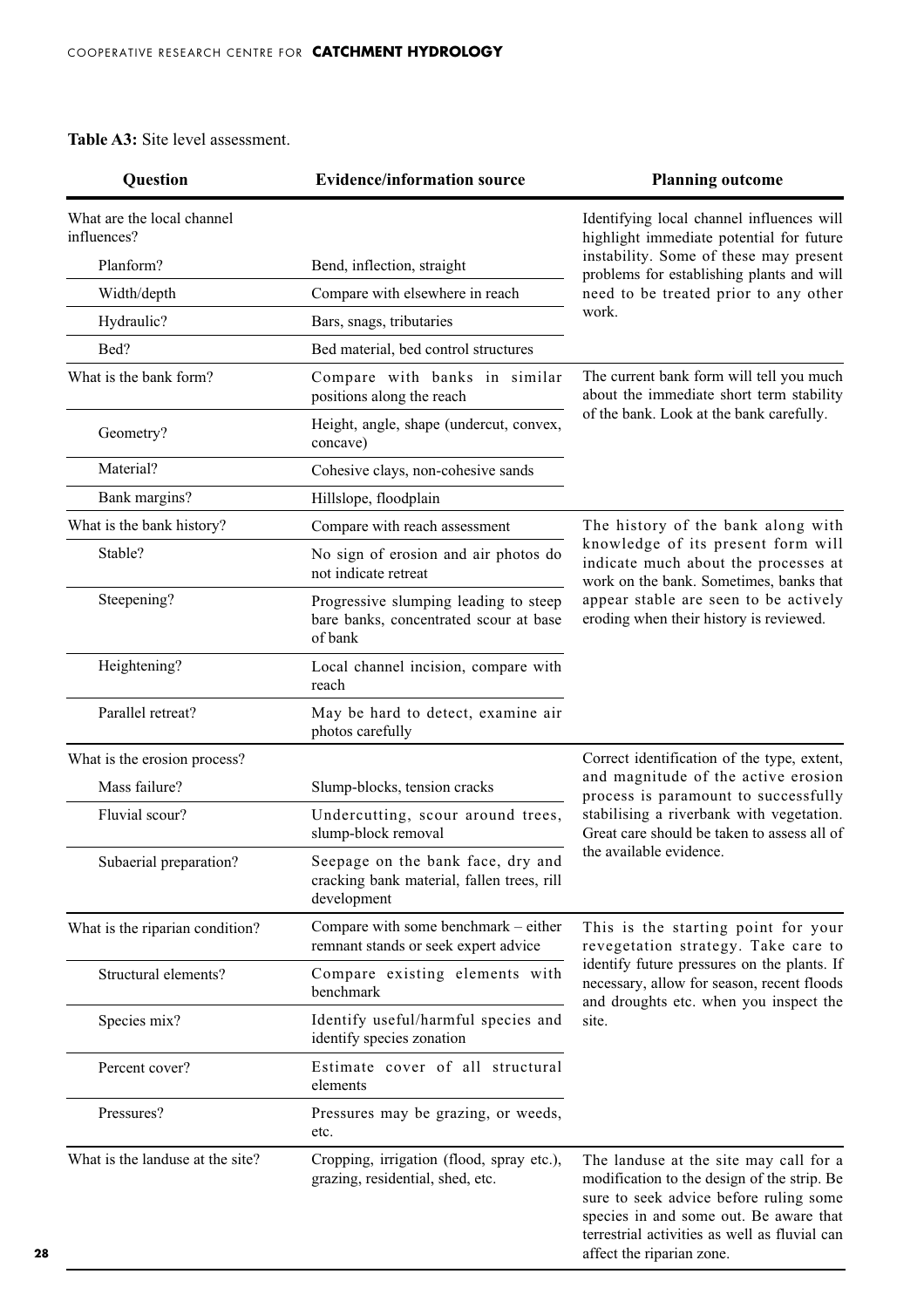# **Table A4:** Intervention.

| <b>Question</b>                                                     | <b>Evidence/information source</b>                                                             | <b>Planning outcome</b>                                                                                                                                                                                                                                                                |  |
|---------------------------------------------------------------------|------------------------------------------------------------------------------------------------|----------------------------------------------------------------------------------------------------------------------------------------------------------------------------------------------------------------------------------------------------------------------------------------|--|
| Do the assessments suggest that<br>revegetation is required?        | Cleared banks bare of any vegetation                                                           | If all the preceding assessments indicate<br>that the site can be stabilised with                                                                                                                                                                                                      |  |
| Required width of plantation?                                       | See Section 2                                                                                  | vegetation care must be taken to ensure<br>establishment. Pick your planting season,                                                                                                                                                                                                   |  |
| Species?                                                            | Seek local advice, look at remnants                                                            | exclude stock and use appropriate                                                                                                                                                                                                                                                      |  |
| Other considerations?                                               | Fencing, mulch, access, etc.                                                                   | species. Advice on planting techniques<br>should always be sought if you have no<br>experience. Allow for the appropriate<br>width requirements of the plantation. Be<br>aware that floods or droughts early in the<br>life of the plantation might require<br>additional maintenance. |  |
| Do the assessments suggest that<br>engineered options are required? | Widespread<br>erosion,<br>including<br>vegetated sites                                         | Vegetation will not stabilise all sites.<br>Where the erosion process and rate do                                                                                                                                                                                                      |  |
| Structure?                                                          | Cause of the erosion, discharge, flood<br>frequency/magnitude, bank material,<br>bank geometry | not allow for plantation establishment,<br>seek alternatives. Experience throughout<br>Australia and overseas suggests that<br>many sites can be adequately protected                                                                                                                  |  |
| Placement?                                                          | Cause of erosion, channel geometry,<br>channel hydraulics                                      | with vegetation once the toe has been<br>stabilised with engineered structure. The                                                                                                                                                                                                     |  |
| Longevity?                                                          | Design life, erosion rate, hybrid designs                                                      | design of the structure will depend on the<br>type and extent of the erosion and other<br>local con-siderations. Wherever possible<br>incorporate vegetation with structure.<br>Seek advice.                                                                                           |  |
| What is the best design for longterm<br>stability?                  |                                                                                                | By this stage, you should be fairly clear<br>on the final design. Weigh initial costs<br>against on-going costs and account for<br>the value of the asset you are protecting.                                                                                                          |  |
| Cost?                                                               | Initial, ongoing                                                                               |                                                                                                                                                                                                                                                                                        |  |
| Confidence?                                                         | Value of protection – land, other assets                                                       | Revegetation requires maintenance -                                                                                                                                                                                                                                                    |  |
| Maintenance?                                                        | Thinning, weeding, fencing, etc.                                                               | plan for it. Good luck!                                                                                                                                                                                                                                                                |  |